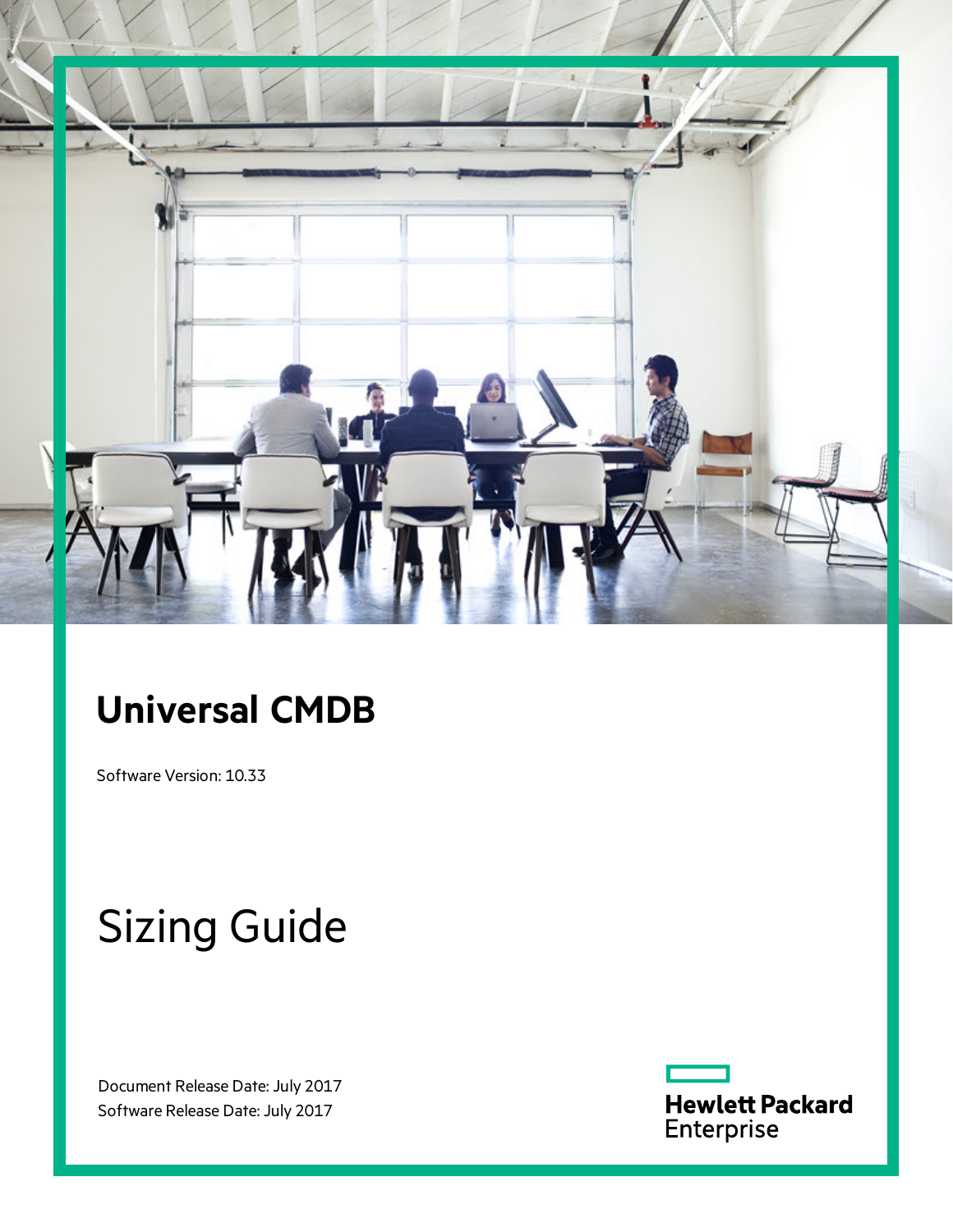### Legal Notices

### **Warranty**

The only warranties for Hewlett Packard Enterprise products and services are set forth in the express warranty statements accompanying such products and services. Nothing herein should be construed as constituting an additional warranty. Hewlett Packard Enterprise shall not be liable for technical or editorial errors or omissions contained herein.

The information contained herein is subject to change without notice.

### Restricted Rights Legend

Confidential computer software. Valid license from Hewlett Packard Enterprise required for possession, use or copying. Consistent with FAR 12.211 and 12.212, Commercial Computer Software, Computer Software Documentation, and Technical Data for Commercial Items are licensed to the U.S. Government under vendor's standard commercial license.

### Copyright Notice

© 2002 - 2017 Hewlett Packard Enterprise Development LP

### Trademark Notices

Adobe™ is a trademark of Adobe Systems Incorporated. Microsoft® and Windows® are U.S. registered trademarks of Microsoft Corporation. UNIX® is a registered trademark of The Open Group.

### Documentation Updates

To check for recent updates or to verify that you are using the most recent edition of a document, go to: <https://softwaresupport.hpe.com/>.

This site requires that you register for an HPE Passport and to sign in. To register for an HPE Passport ID, click **Register** on the HPE Software Support site or click **Create an Account** on the HPE Passport login page.

You will also receive updated or new editions if you subscribe to the appropriate product support service. Contact your HPE sales representative for details.

### **Support**

Visit the HPE Software Support site at: <https://softwaresupport.hpe.com/>.

This website provides contact information and details about the products, services, and support that HPE Software offers.

HPE Software online support provides customer self-solve capabilities. It provides a fast and efficient way to access interactive technical support tools needed to manage your business. As a valued support customer, you can benefit by using the support website to:

- Search for knowledge documents of interest
- Submit and track support cases and enhancement requests
- Download software patches
- **Manage support contracts**
- Look up HPE support contacts
- Review information about available services Enter into discussions with other software customers
- Research and register for software training

Most of the support areas require that you register as an HPE Passport user and to sign in. Many also require a support contract. To register for an HPE Passport ID, click **Register** on the HPE Support site or click **Create an Account** on the HPE Passport login page.

To find more information about access levels, go to: <https://softwaresupport.hpe.com/web/softwaresupport/access-levels>.

**HPE Software Integration Catalog** accesses the new HPE Software Integrations and Solutions Catalog website. This site enables you to explore HPE Product Solutions to meet your business needs, includes a full list of Integrations between HPE Products, as well as a listing of ITIL Processes. The URL for this website is [https://softwaresupport.hpe.com/km/KM01702731.](https://softwaresupport.hpe.com/km/KM01702731)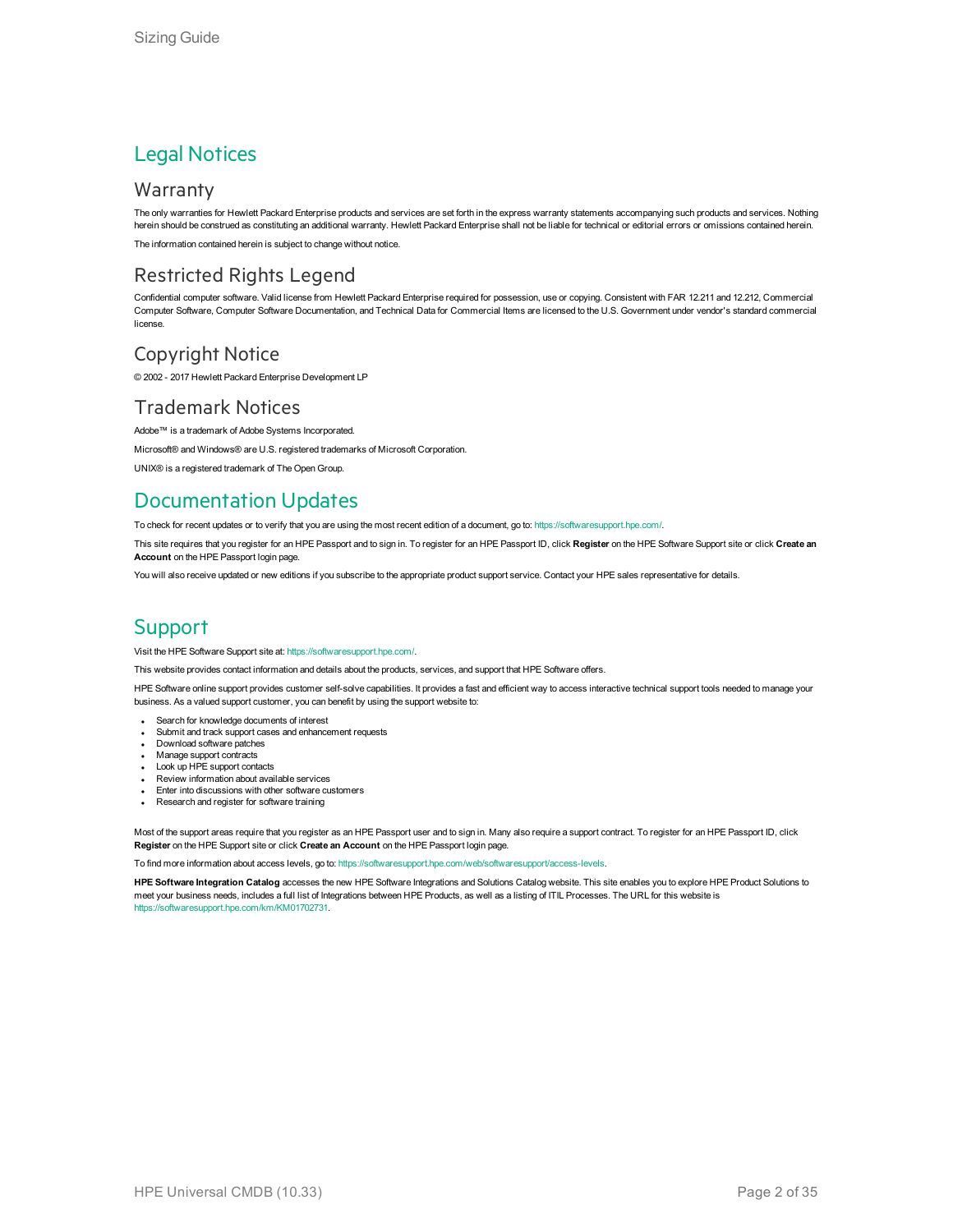## **Contents**

|                                                                    | $\overline{4}$ |
|--------------------------------------------------------------------|----------------|
| Chapter 2: Right Sizing - High Performance HPE Configuration       |                |
|                                                                    |                |
|                                                                    |                |
|                                                                    |                |
| Chapter 5: Sizing Reference for Automated Service Modeling 10      |                |
|                                                                    |                |
|                                                                    |                |
|                                                                    |                |
|                                                                    |                |
| Scenario 2. Service Discovery and Universal Discovery  13          |                |
|                                                                    |                |
|                                                                    |                |
|                                                                    |                |
|                                                                    |                |
|                                                                    |                |
|                                                                    |                |
|                                                                    |                |
| Metrics of Interest for 20K Scans Per Week - A Real Customer       |                |
|                                                                    |                |
| Metrics of Interest for 50,000 Scans Biweekly - Lab Environment 27 |                |
|                                                                    |                |
|                                                                    |                |
|                                                                    |                |
|                                                                    |                |
|                                                                    |                |
|                                                                    |                |
|                                                                    |                |
|                                                                    |                |
|                                                                    |                |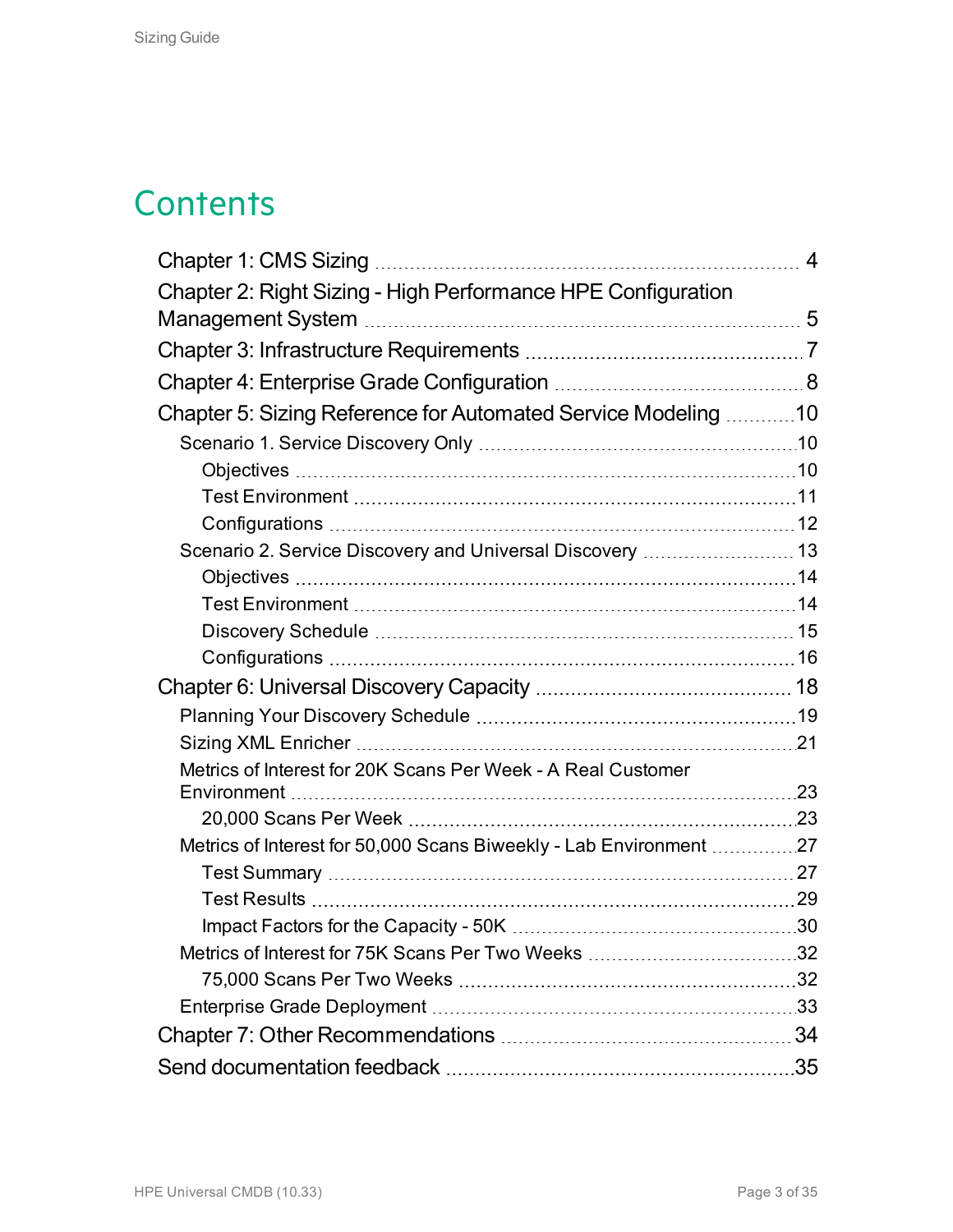# <span id="page-3-0"></span>Chapter 1: CMS Sizing

Welcome to the *HPE Universal CMDB Sizing Guide*. The purpose of this document is to help Universal CMDB (UCMDB) 10.22 (or later) and Universal Discovery (UD) 10.22 (or later) customers to right size your CMS infrastructure to support your CMDB strategy. The objective of the sizing is to estimate the system resource required to ensure the deployed system meets the performance objectives.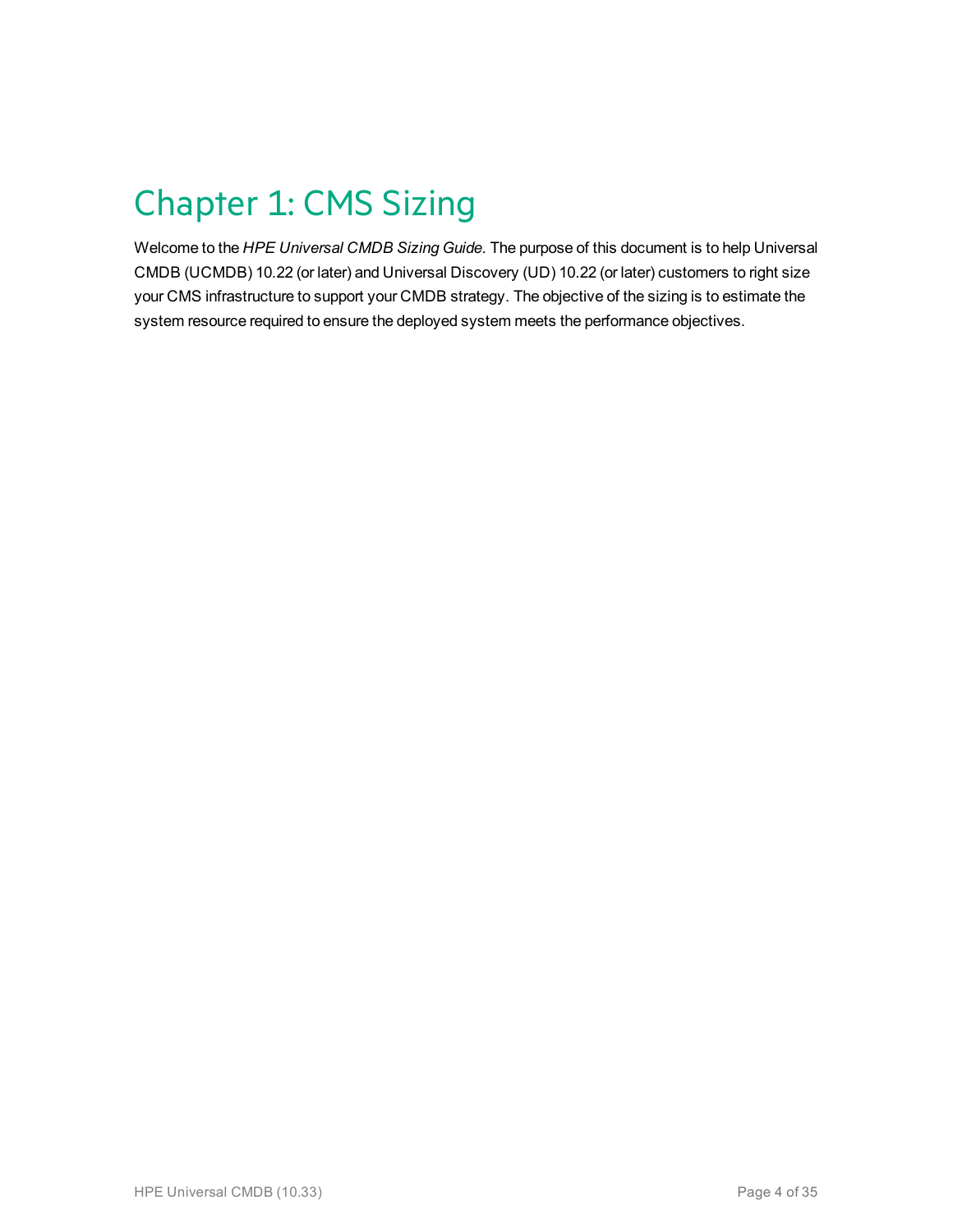## <span id="page-4-0"></span>Chapter 2: Right Sizing - High Performance HPE Configuration Management System

This chapter helps you to right size the UCMDB/UD architecture to scale the discovery needs for your enterprise. Right sizing enables enterprises to deliver value out of CMS design.



UCMDB/UD application performance depends on many factors. Amount of data (discoverable and non-discoverable) that will be stored in UCMDB/UD is just one aspect.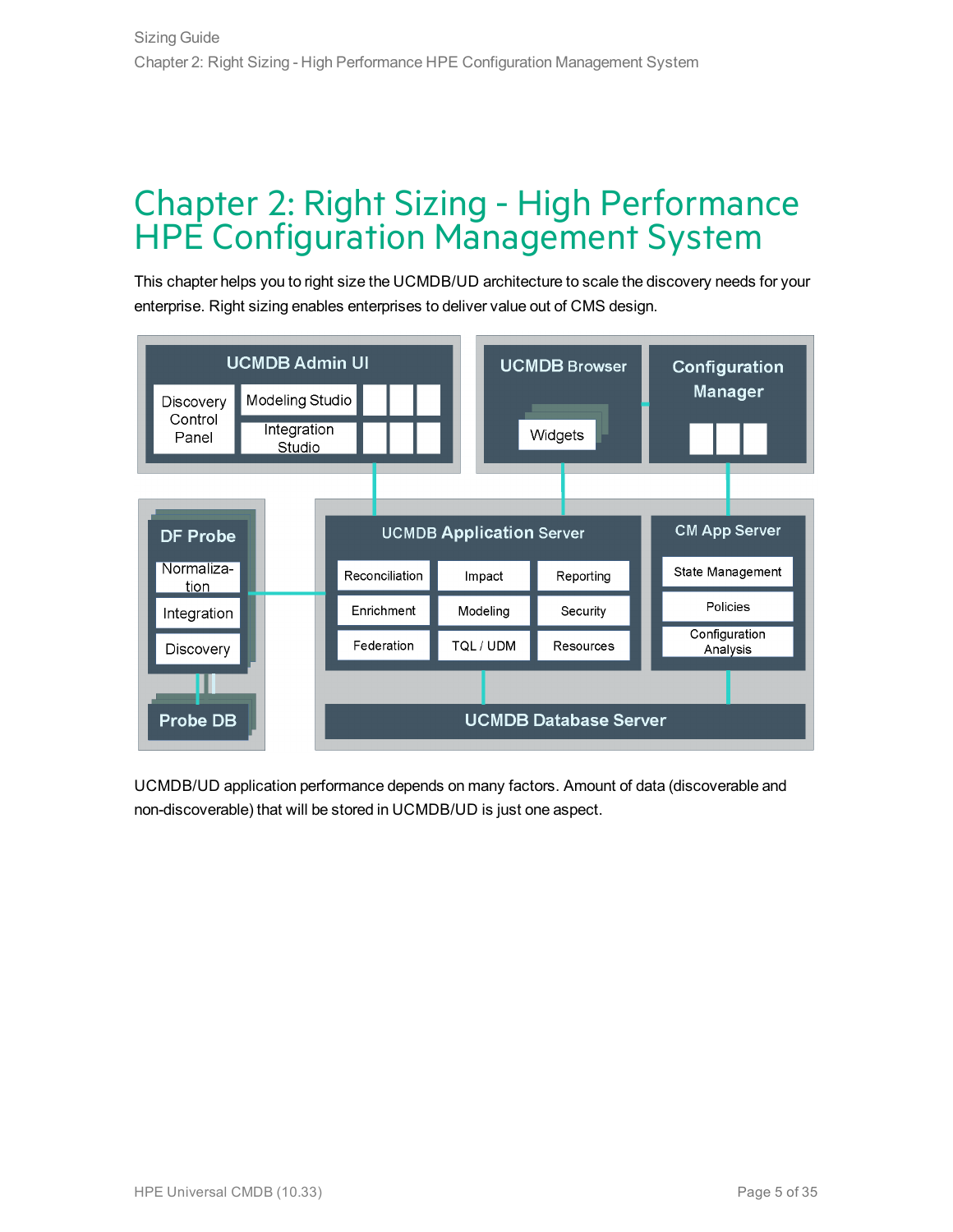Sizing Guide Chapter 2: Right Sizing - High Performance HPE Configuration Management System

**CMS Sizing**







 $<$  2 million CIs & Relationships

**Small** 

**Standard** 

2 - 10 million CIs & Relationships

**Enterprise** 10 - 150 million Cls & Relationships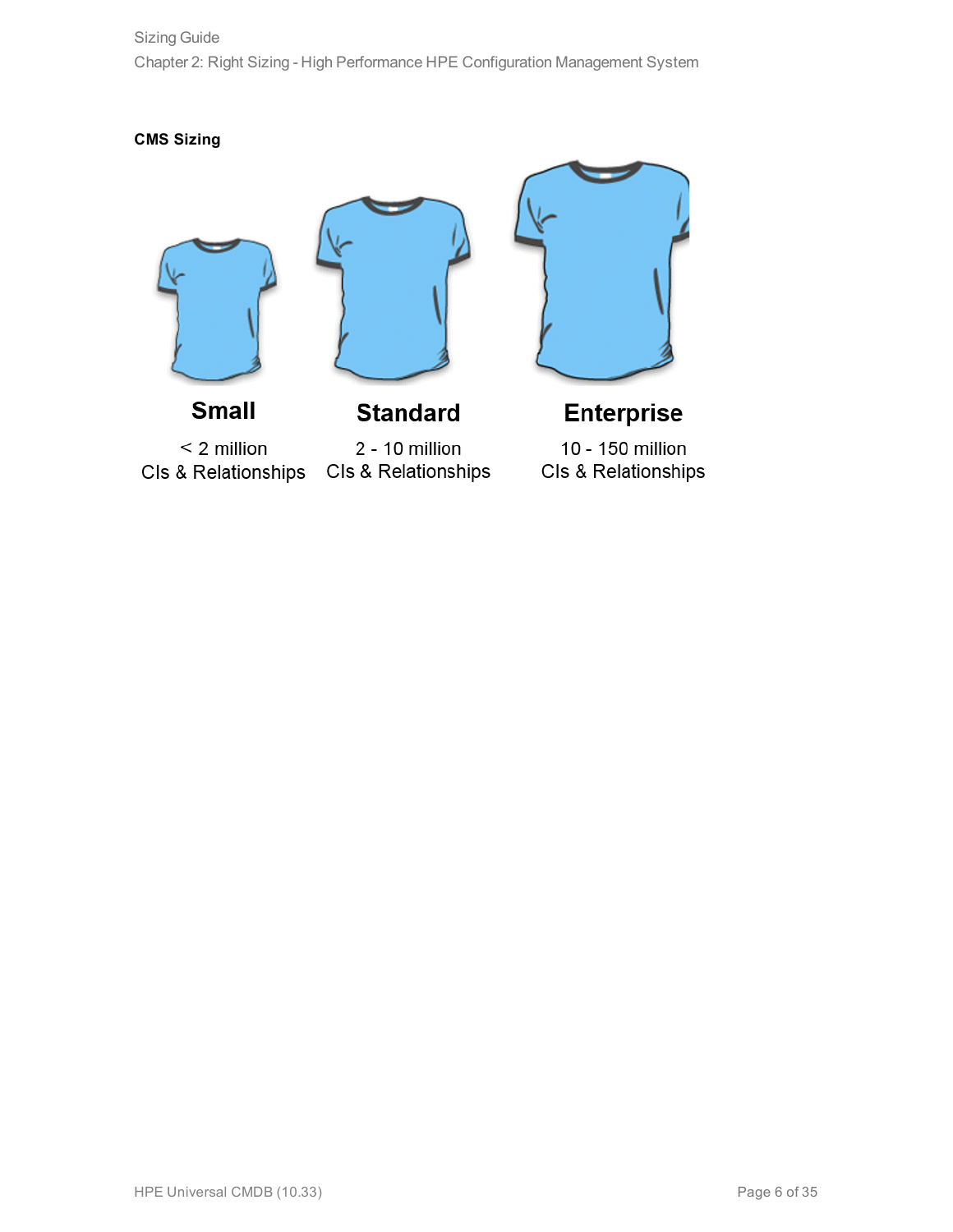## <span id="page-6-0"></span>Chapter 3: Infrastructure Requirements

The performance of UCMDB Server, Data Flow Probe server, and UCMDB database server is critical for running CMS operations successfully.

#### **UCMDB Server**

| <b>Deployment</b> | CPU      | <b>RAM</b>                                  | <b>Disk Space</b> |
|-------------------|----------|---------------------------------------------|-------------------|
| <b>Small</b>      | 4 cores  | 16 GB                                       | 60 GB             |
| <b>Standard</b>   | 8 cores  | 32 GB (for 40-60 million CIs/relationships) | 80 GB             |
| <b>Enterprise</b> | 24 cores | 32 GB (for 40-60 million CIs/relationships) | 100 GB            |
|                   |          | 64 GB (for >60 million CIs/relationships)   |                   |

#### **Data Flow Probe Server**

| <b>Deployment</b> | <b>CPU</b> | <b>RAM</b> | <b>Disk Space</b> |
|-------------------|------------|------------|-------------------|
| <b>Small</b>      | 4 cores    | $12$ GB    | 100 GB            |
| <b>Standard</b>   | 8 cores    | 16 GB      | 200 GB            |
| <b>Enterprise</b> | 16 cores   | 24 GB      | 300 GB            |

**Note:** (Second probe only) When installing a second Data Flow Probe on the same Windows server, you may need to double the resource requirements listed above.

### **Right Sizing CMS Database**

Choosing the right database based on the enterprise requirement will help you understand the max limits we have on the total number CIs you can discover with respect to different RDBMS options we have. Check the *HPE Universal CMDB Database Guide* to right size your CMS database.

| <b>Database</b>                                         | <b>Maximum # CIs and Relationships</b> |
|---------------------------------------------------------|----------------------------------------|
| Oracle Database 12c Enterprise Edition x64 - 12.1.0.2.0 | 150 million CIs and relationships      |
| MS SQL Server 2014 Enterprise Edition x64 - 12.0.2000.8 | 125 million CIs and relationships      |
| PostgreSQL                                              | 24 million CIs and relationships       |

For an enterprise grade customer, HPE recommends to use physical database servers with 24 Cores and 64GB RAM.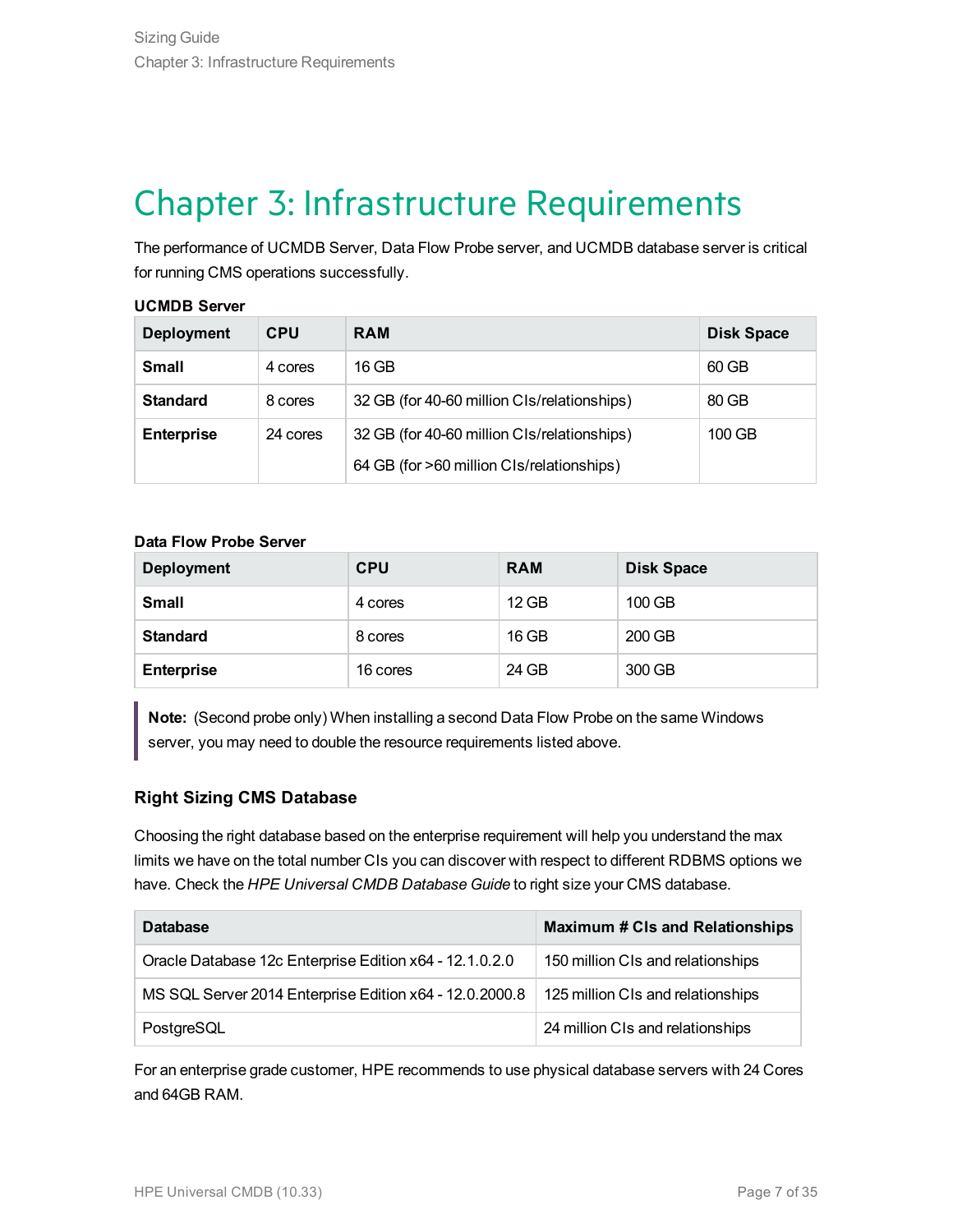## <span id="page-7-0"></span>Chapter 4: Enterprise Grade Configuration

Below configurations will help enterprise customers to scale inventory and agentless discovery jobs. Probe memory settings and thread configurations can be adjusted based on the discovery needs.

The following configurations are based on Union mode probes. The settings might change for Separate mode probes.

| Property files on the probe                              | <b>Setting Details</b>                                   | <b>Comments</b>                                                                              |  |
|----------------------------------------------------------|----------------------------------------------------------|----------------------------------------------------------------------------------------------|--|
| hp\UCMDB\DataFlowProbe\bin\<br>WrapperEnv.conf           | set.GATEWAY MIN<br>$MEM = 2048$                          | Increase the amount of memory<br>used by JVM, so that it can run                             |  |
|                                                          | set.GATEWAY_MAX_<br>MEM=8192                             | more discovery jobs in parallel                                                              |  |
|                                                          | set.MANAGER MIN<br>$MEM = 2048$                          |                                                                                              |  |
|                                                          | set.MANAGER MAX<br>MEM=8192                              |                                                                                              |  |
| hp\UCMDB\DataFlowProbe\conf\<br>postgresql.conf          | shared_buffers = $1024MB$                                | Increase the amount of memory<br>that PostgreSQL can use for<br>buffering the data in memory |  |
| hp\UCMDB\DataFlowProbe\conf\<br>DataFlowProbe.properties | appilog.agent.local.services.<br>poolThreads=200         | Increase the number of threads<br>to be used by the probe. This                              |  |
|                                                          | appilog.agent.local.services.<br>defaultMaxJobThreads=40 | increases the concurrency of<br>operations and allows more<br>discovery jobs to run          |  |
|                                                          | appilog.agent.probe.max<br>Connection=120                | simultaneously.                                                                              |  |

### **Value Reference for Global Settings**

The following table describes maximum value from recent cases for some global settings. You can consider the values below as a reference if you want to increase the value of the following global settings.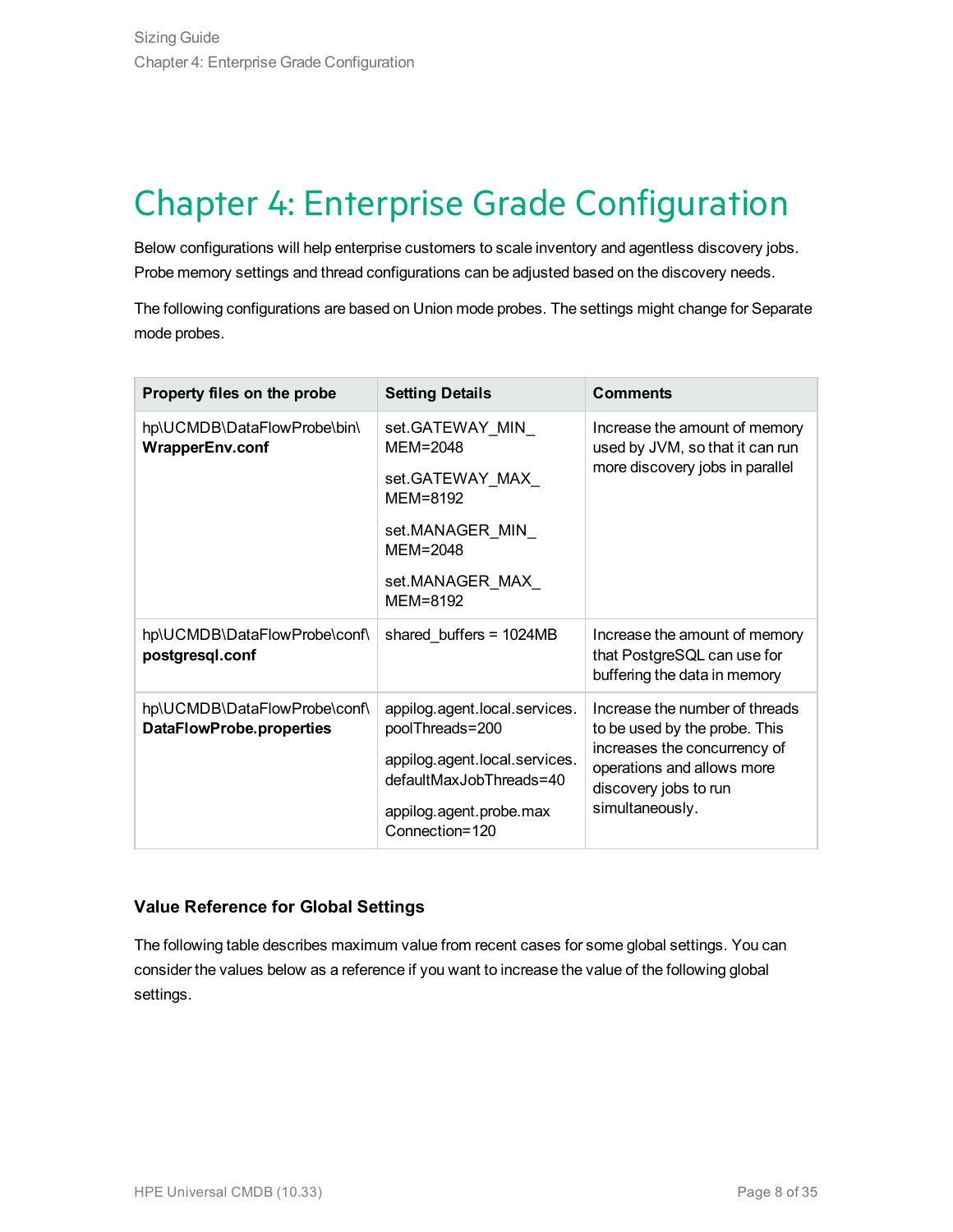| <b>Global Setting</b><br><b>Name</b>      | <b>Visibility</b> | <b>Description</b>                                                                          | <b>Default</b><br><b>Value</b> | <b>Max Value</b><br>from<br><b>Recent</b><br><b>Cases</b> | <b>Reference</b> |
|-------------------------------------------|-------------------|---------------------------------------------------------------------------------------------|--------------------------------|-----------------------------------------------------------|------------------|
| dal.link.condition.<br>max.result.size    | UI                | The number of<br>maximum<br>allowed results of<br>link condition                            | 500,000                        | 50,000,000                                                |                  |
| dal.object.condition.<br>max.result.size  | UI                | The number of<br>maximum<br>allowed results of<br>objects condition                         | 2,000,000                      | 50,000,000                                                | QCIM1H107996     |
| quota.name.server.<br>model.objects       | UI                | Max number of<br><b>Objects in Server</b>                                                   | 20,000,000                     | 40,000,000                                                | QCIM1H109513     |
| quota.name.custo<br>mer.model.objects     | UI                | Max Number of<br>Objects in the<br><b>Customer Model</b>                                    | 20,000,000                     | 40,000,000                                                | QCIM1H109513     |
| reconciliation.con<br>nected.cis.fuse     | <b>JMX</b>        |                                                                                             | 20000                          |                                                           |                  |
| tql.group.collectors.<br>result.size      | UI                | <b>TQL Group</b><br><b>Collectors Result</b><br><b>Size</b>                                 | 200,000                        | 300,000                                                   | QCIM1H111087     |
| tql.instances.max.<br>allowed             | UI                | Max instances<br>allowed to be<br>returned in<br>instances request                          | 50000                          |                                                           |                  |
| tql.max.objects.visit.<br>model.calc.task | UI                | Max number of<br>objects allowed<br>visiting during a<br>single search in<br>the CMDB model | 30,000,000                     | 200,000,000                                               | QCIM1H110392     |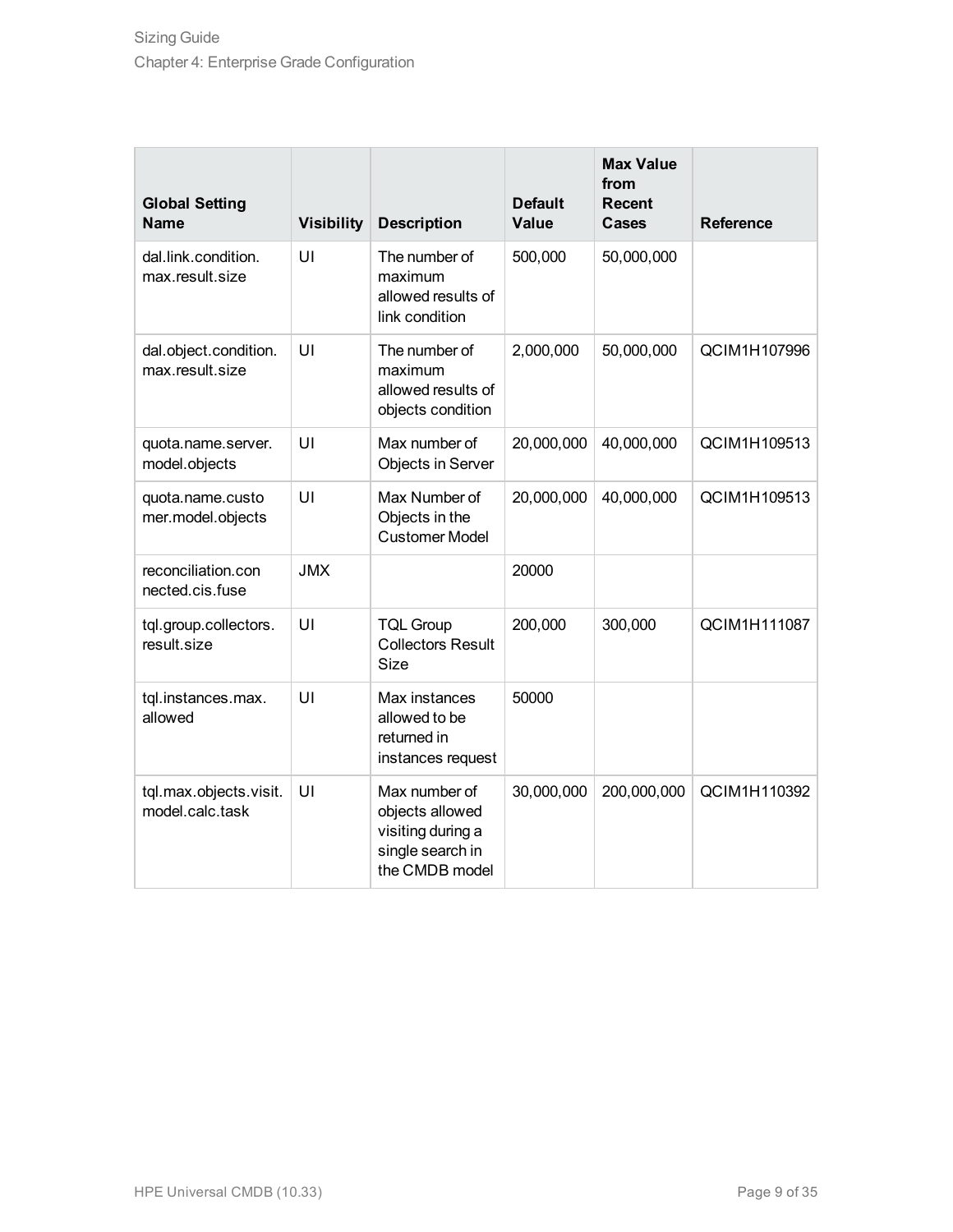## <span id="page-9-0"></span>Chapter 5: Sizing Reference for Automated Service Modeling

This chapter assists you to determine the required system resources and corresponding parameter settings of the UCMDB Server and the Data Flow Probe to run Service Discovery in different scenarios with satisfactory performance.

This includes:

## <span id="page-9-1"></span>Scenario 1. Service Discovery Only

<span id="page-9-2"></span>This chapter describes the scenario that you only run Service Discovery.

## **Objectives**

The following table lists the expected time to complete all service discoveries based on the data we collected in performance tests.

| Number of<br><b>Services</b> | <b>First Run of Service</b><br><b>Discovery</b> | <b>Scheduled Rerun of Service</b><br><b>Discovery</b> |
|------------------------------|-------------------------------------------------|-------------------------------------------------------|
| < 100                        | <4 hours                                        | <4 hours                                              |
| < 500                        | <12 hours                                       | <12 hours                                             |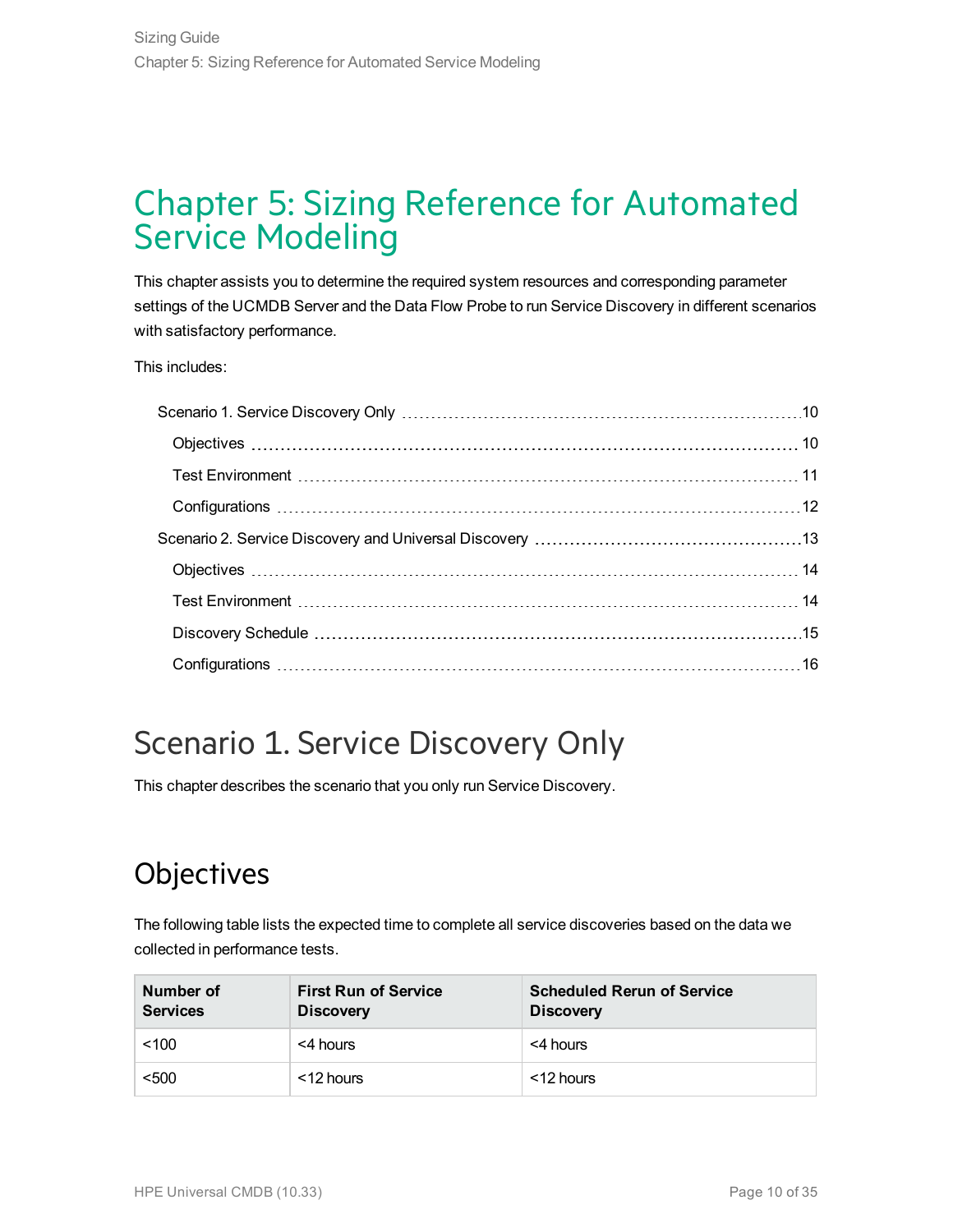<span id="page-10-0"></span>**Note:** Scheduled Rerun of Service Discovery means rerun all service discoveries on a periodic basis, and the interval can be adjusted.

## Test Environment

The performance tests are performed on an environment that meets the following preconditions:

- One service consists of less than 30 Running Software instances, which run on different hosts.
- One host can be discovered by the Host Discovery by Shell job within two minutes if everything works as expected.

### **Note:**

- If the actual environment cannot meet these preconditions, the Service Discovery performance may not reach the above objectives. In this case, you can adjust several configuration settings to improve the Service Discovery performance.
- There is no CI and Relationship discovered by Universal Discovery.
- The numbers of CIs and Relationships reported by Service Discovery are shown in the table below.

| <b>CI Types</b>                 | 100 Services | <b>500 Services</b> |
|---------------------------------|--------------|---------------------|
| Node                            | 6000         | 30000               |
| <b>IP Address</b>               | 6000         | 30000               |
| J2EE Domain                     | 6000         | 30000               |
| <b>Running Software</b>         | 12000        | 60000               |
| <b>J2EE Application</b>         | 6000         | 30000               |
| <b>Service Connection Point</b> | 6000         | 30000               |
| <b>IP Service Endpoint</b>      | 6000         | 30000               |
| Consumer-Provider Link          | 12000        | 60000               |
| <b>Composition Link</b>         | 18000        | 90000               |
| Membership Link                 | 6000         | 30000               |
| Ownership Link                  | 12000        | 60000               |
| Usage Link                      | 6000         | 30000               |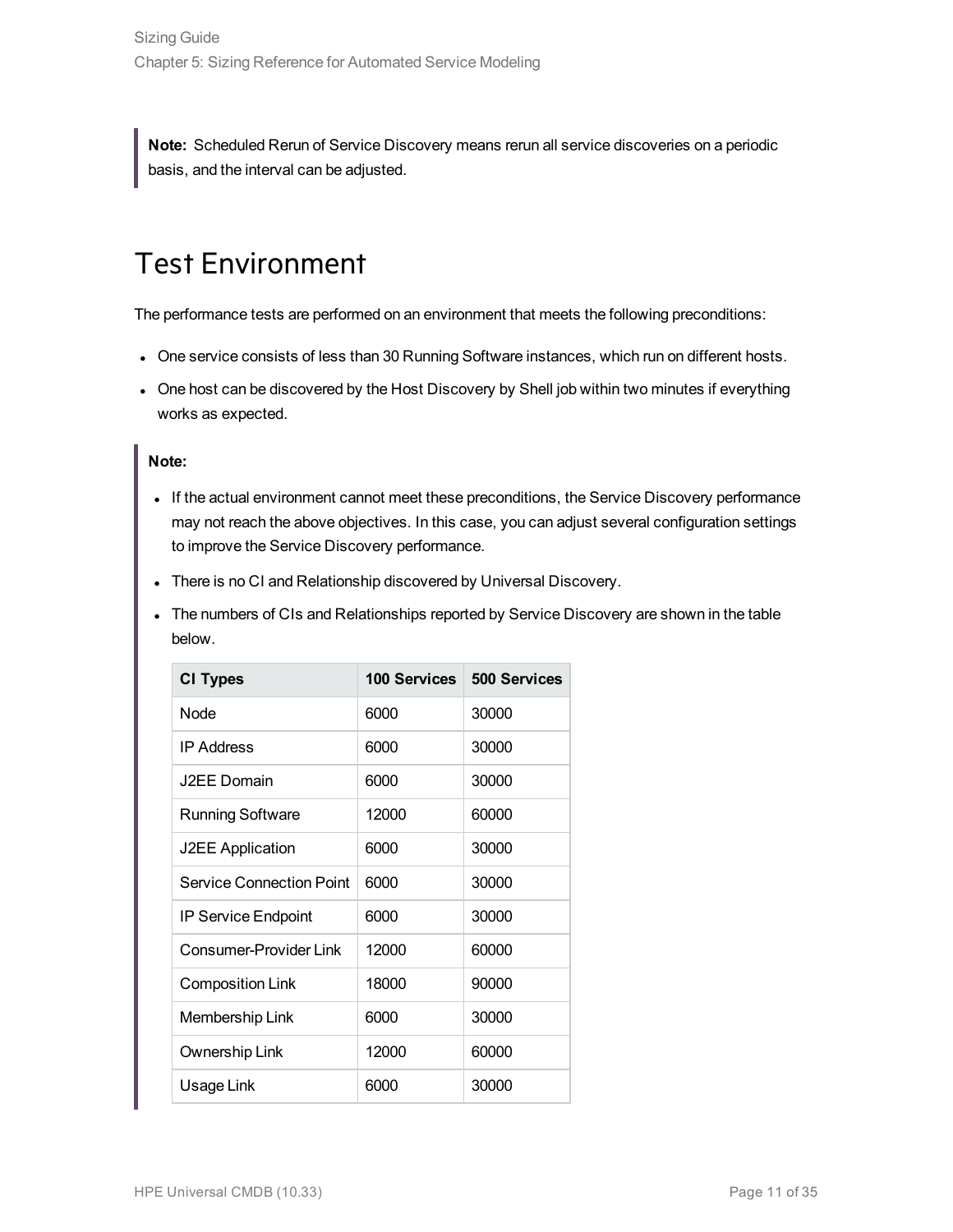## <span id="page-11-0"></span>Configurations

This chapter lists the hardware and configuration settings that we used in performance tests. The real numbers may vary depending on the actual environment.

### Infrastructure

The following table lists the configurations we used in performance tests for the scenario of Service Discovery only. They have been verified in testing environment and should be regarded as minimum conditions for Service Discovery only environment.

| Role                      | <b>CPU</b> | <b>RAM</b>    |
|---------------------------|------------|---------------|
| UCMDB Server              | 8 Cores    | 32 GB         |
| Data Flow Probe   8 Cores |            | 16 GB         |
| Database                  | 8 Cores    | $\perp$ 32 GB |

In an environment that has lower hardware configurations, the following results may occur:

- High CPU and memory usage
- Service Discovery cannot finish within the expected time

### JVM Heap Size

The following table lists the JVM heap size configurations used in the performance tests.

It is recommended that you make sure the environment meets the following configurations before you run Service Discovery.

| Role                                | -Xms | -Xmx |
|-------------------------------------|------|------|
| UCMDB Server   4096 MB   8192 MB    |      |      |
| Data Flow Probe   2048 MB   4096 MB |      |      |

You can adjust the JVM heap size in the following manner:

<sup>l</sup> For UCMDB server, set the **wrapper.java.maxmemory** parameter in the *<UCMDB\_Server\_ Home>***\bin\wrapper-platform.conf** file.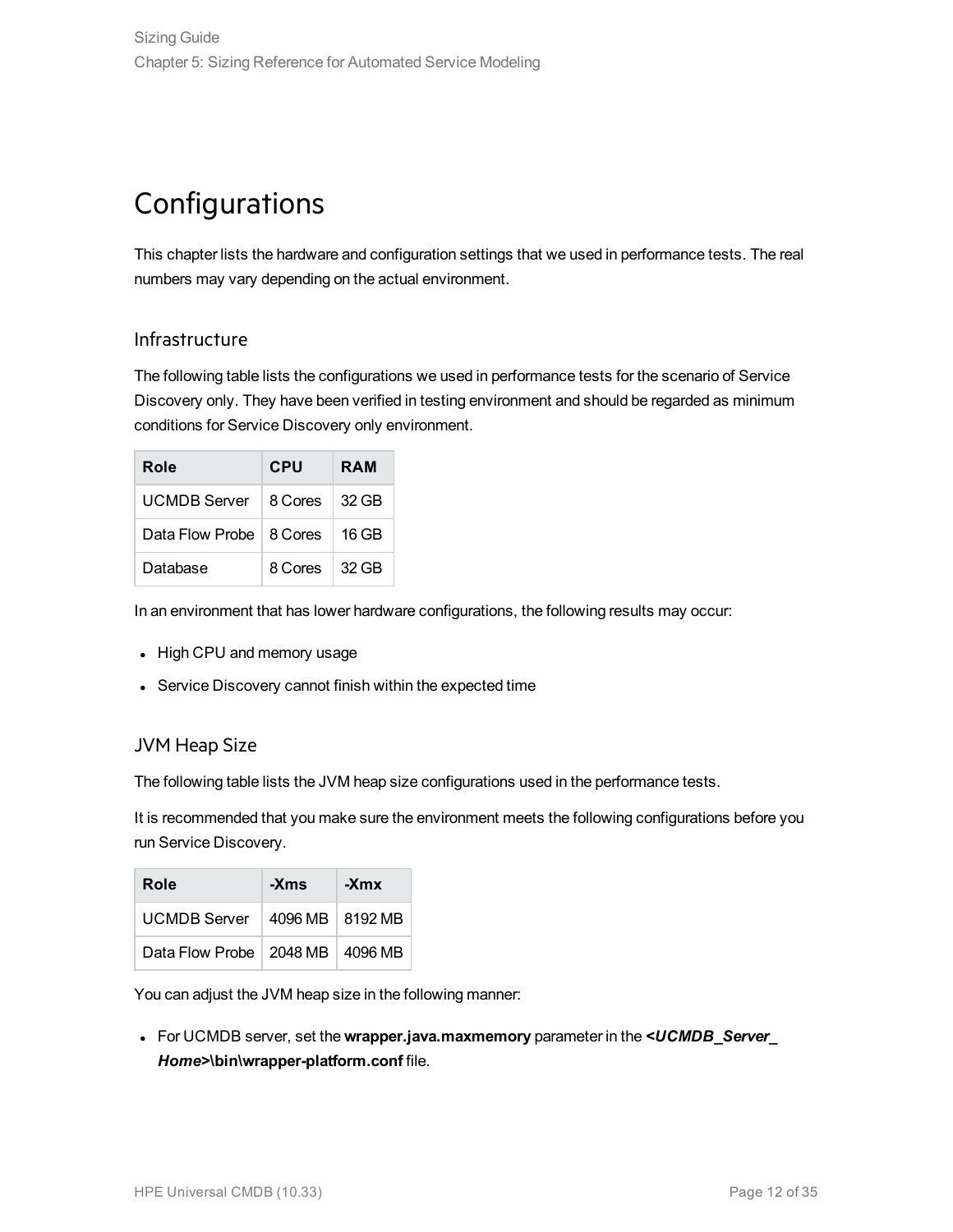<sup>l</sup> For Data Flow Probe, set the **set.GATEWAY\_MAX\_MEM** and **set.MANAGER\_MAX\_MEM** parameters in the *<DataFlowProbe\_Home>***\bin\WrapperEnv.conf** file. For more information, see the *HPE Universal CMDB Data Flow Management Guide*.

### Job Execution Threads

By default, the thread pool size on the Data Flow Probe is 80. Increasing this parameter can improve the Service Discovery performance, but will increase the workload on the Data Flow Probe. If you need to run a large number of service discoveries, you can increase this parameter accordingly.

The following table lists the thread distribution used in the performance tests, and we increased the thread pool size to 120.

| Job Name                             | Number of Threads |
|--------------------------------------|-------------------|
| <b>Business Element Resolver</b>     | 8                 |
| Host Discovery by Shell              | 64                |
| <b>Running Software Dependencies</b> | 16                |

You can adjust the thread pool size by setting the appilog.agent.local.services.poolThreads parameter in the **DataFlowProbe.properties** file. For more information, refer to the *HPE Universal CMDB Data Flow Management Guide*.

### Number of Data Flow Probes

In the performance tests, we used only one Data Flow Probe. Tests show that a Data Flow Probe with the above configurations is capable of handling 500 service discoveries. If your Data Flow Probe cannot meet the above configurations, you can distribute the service discoveries to multiple Data Flow Probes.

If you want to employ more Data Flow Probes, keep in mind that more Data Flow Probes can speed up Service Discovery but will also increase the workload on the UCMDB Server. Therefore, consider using more Data Flow Probes if the UCMDB Server is not heavily loaded.

## <span id="page-12-0"></span>Scenario 2. Service Discovery and Universal **Discovery**

This chapter describes the scenario that you already have Universal Discovery and want to introduce Service Discovery.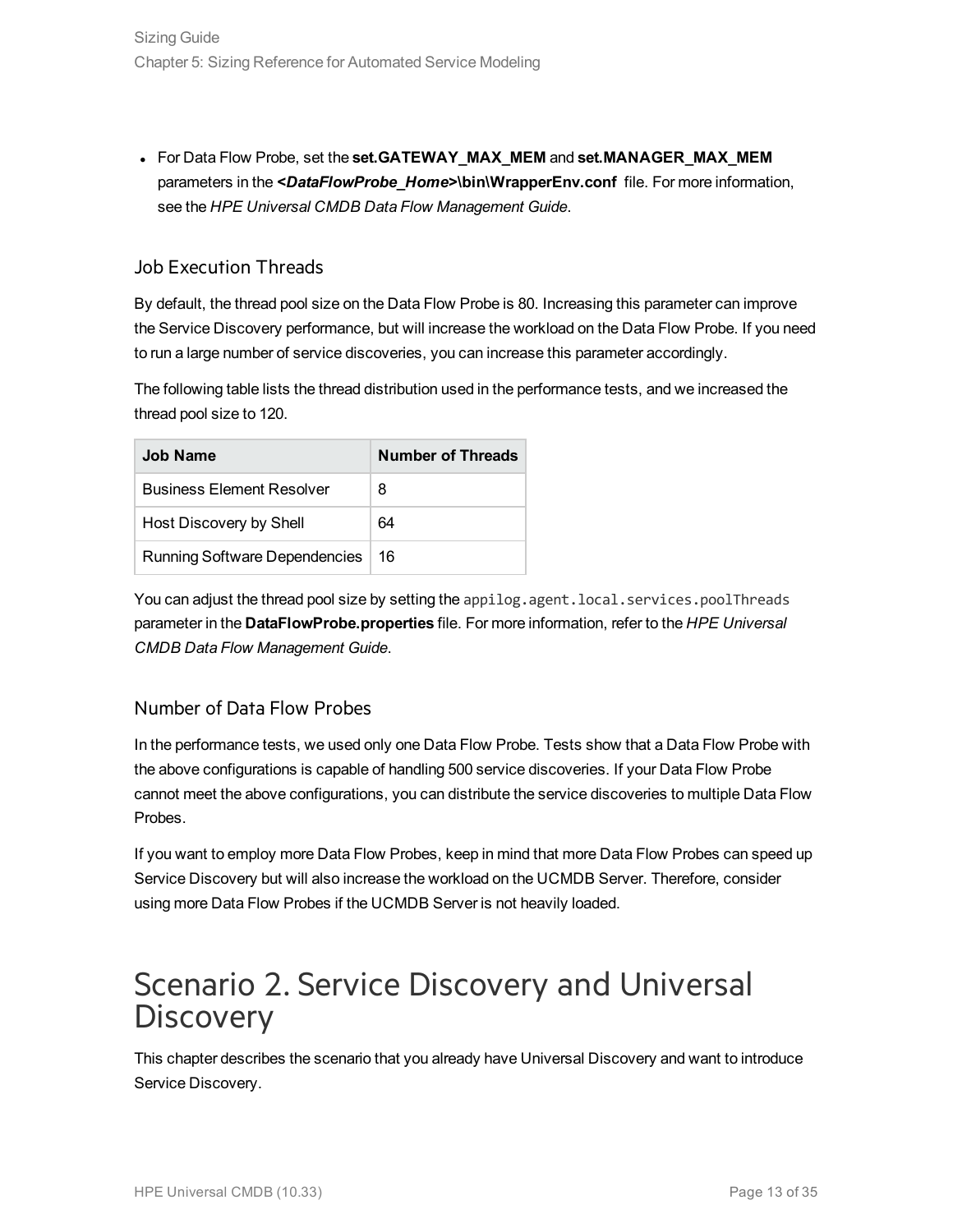## <span id="page-13-0"></span>**Objectives**

The following table lists the expected time to complete all service discoveries based on the data we collected in performance tests.

| Number of<br><b>Services</b> | <b>First Run of Service</b><br><b>Discovery</b> | <b>Scheduled Rerun of Service</b><br><b>Discovery</b> |
|------------------------------|-------------------------------------------------|-------------------------------------------------------|
| < 100                        | <8 hours                                        | <8 hours                                              |
| < 500                        | <24 hours                                       | <24 hours                                             |

<span id="page-13-1"></span>**Note:** Scheduled Rerun of Service Discovery means rerun all service discoveries on a periodic basis, and the interval can be adjusted.

### Test Environment

The performance tests are performed on an environment that meets the following preconditions:

- One service consists of less than 30 Running Software instances, which run on different hosts.
- One host can be discovered by the Host Discovery by Shell job within two minutes if everything works as expected.
- Existing UCMDB data has less than 30,000 nodes, and less than 20 million CIs and relationships.
- Service Discovery and Universal Discovery never run in the same time window. For more information, see ["Discovery](#page-14-0) Schedule" on the next page.

### **Note:**

- This scenario is slower than Scenario 1, because the large amount of existing UCMDB data increases the workload of processing the results sent from the Data Flow Probes.
- If the actual environment cannot meet these preconditions, the Service Discovery performance may not reach the above objectives. In this case, you can adjust several configuration settings to improve the Service Discovery performance.
- The numbers of CIs and Relationships reported by Service Discovery are shown in the table below.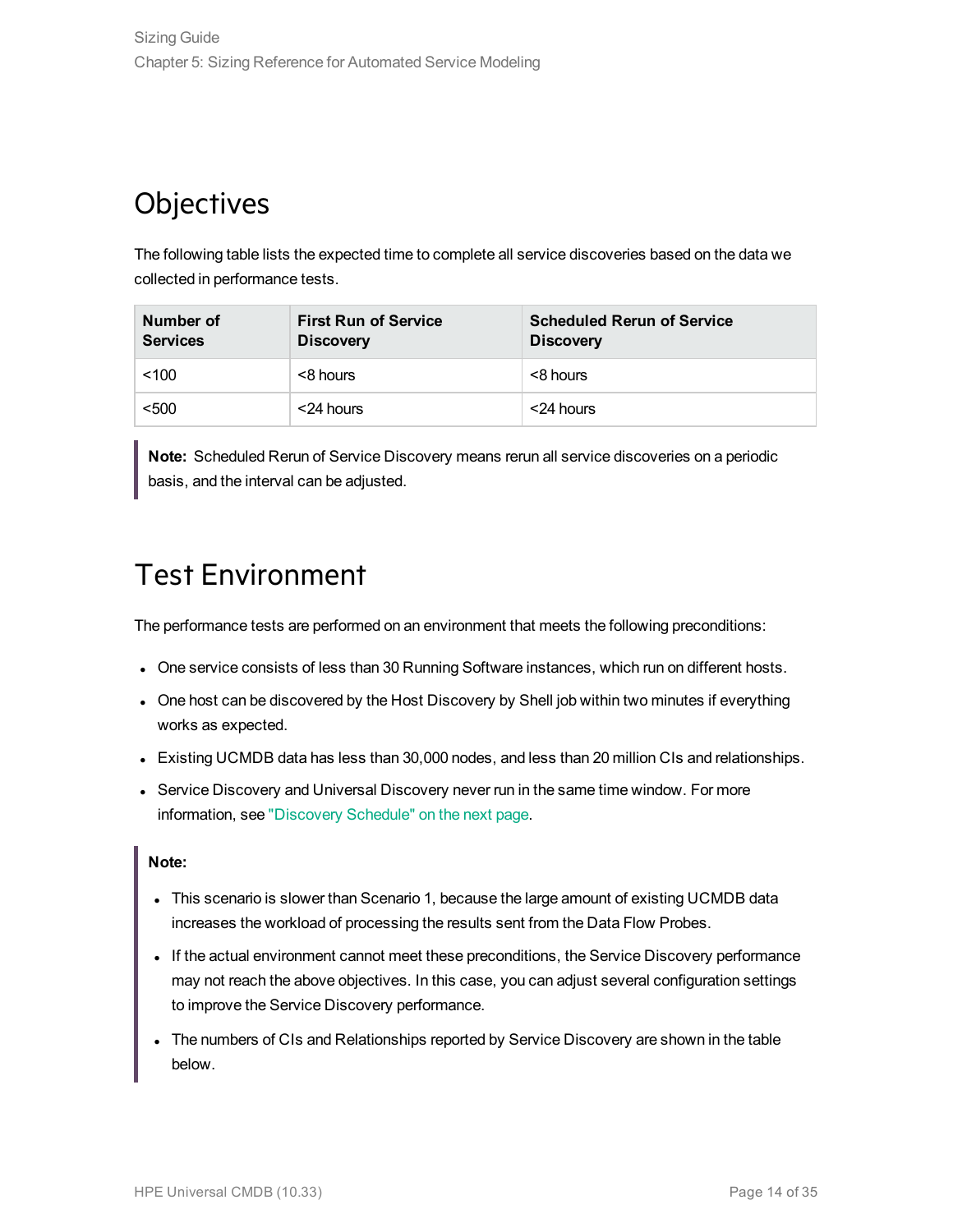| <b>CI Types</b>                 | <b>100 Services</b> | 500 Services |
|---------------------------------|---------------------|--------------|
| <b>Node</b>                     | 6000                | 30000        |
| <b>IP Address</b>               | 6000                | 30000        |
| J2FF Domain                     | 6000                | 30000        |
| <b>Running Software</b>         | 12000               | 60000        |
| <b>J2EE Application</b>         | 6000                | 30000        |
| <b>Service Connection Point</b> | 6000                | 30000        |
| <b>IP Service Endpoint</b>      | 6000                | 30000        |
| Consumer-Provider Link          | 12000               | 60000        |
| <b>Composition Link</b>         | 18000               | 90000        |
| Membership Link                 | 6000                | 30000        |
| Ownership Link                  | 12000               | 60000        |
| Usage Link                      | 6000                | 30000        |

## <span id="page-14-0"></span>Discovery Schedule

We strongly recommend that you schedule Service Discovery and Universal Discovery, so that Service Discovery, Universal Discovery, and Integration Service can run in different time slots.

**Note:** An overlapped execution of Service Discovery and Universal Discovery may,

• Slow down both types of discoveries.

Because the UCMDB Server uses the "first-come, first-served" mechanism, a later-arrived job must wait to be executed until the previous jobs are finished.

Further increase the workload of the UCMDB Server and the Data Flow Probe.

For example, assume that you run Universal Discovery jobs once every day from Monday to Sunday before introducing Service Discovery. To avoid the overlapped execution of Service Discovery and Universal Discovery, consider the following policies:

• Define a job execution policy that disallows the execution of Universal Discovery jobs on weekends.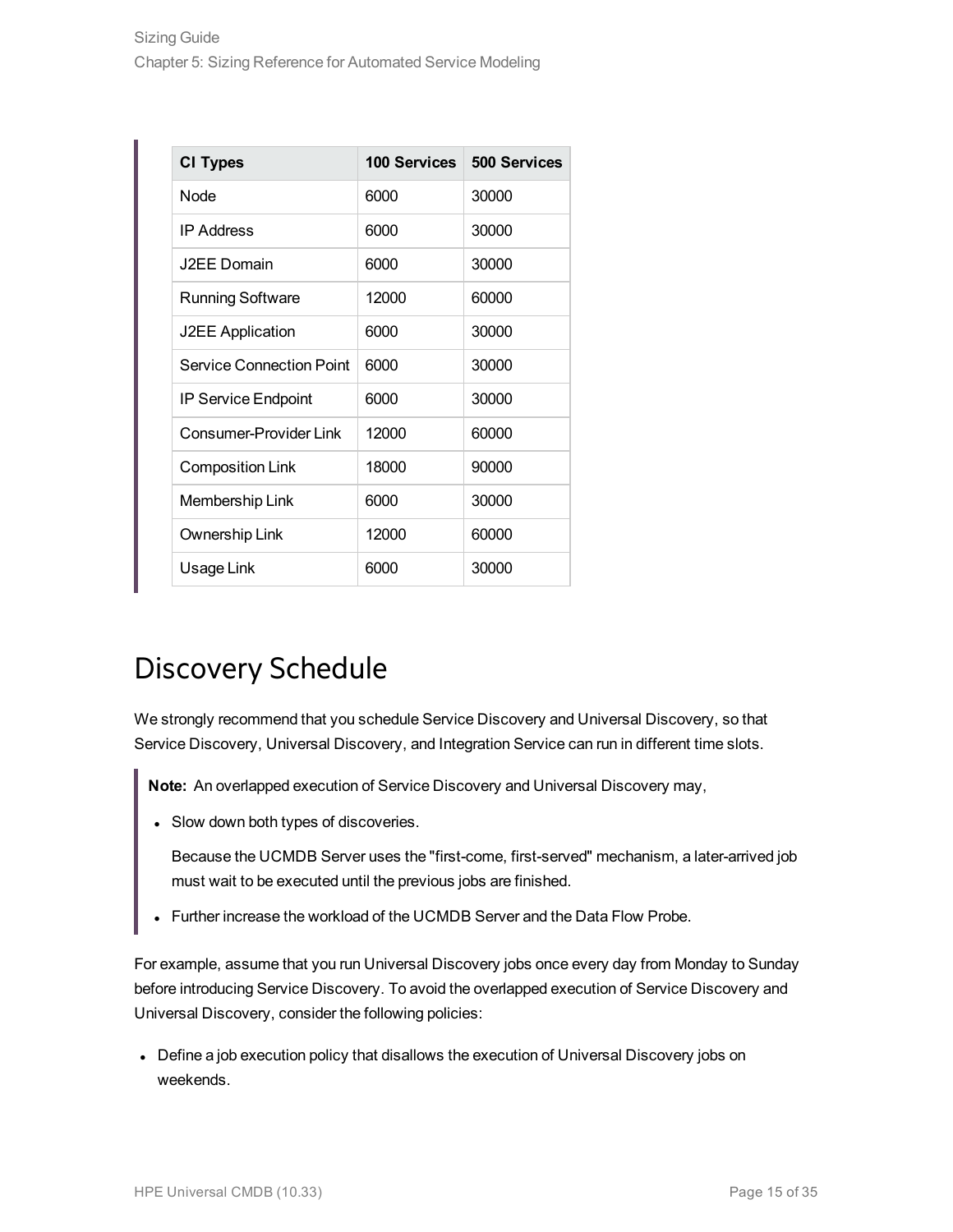• Change the Service Discovery schedule so that Service Discovery is allowed to run on weekends.

<span id="page-15-0"></span>For more information about job execution policies, refer to the *HPE Universal CMDB Data Flow Management Guide*.

## **Configurations**

This chapter lists the hardware and configuration settings that we used in performance tests. The real numbers may vary depending on the actual environment.

### Infrastructure

Due to the large number of CIs and relationships discovered by Universal Discovery, more resources are required in the performance tests.

| Role                       | <b>CPU</b> | RAM   |
|----------------------------|------------|-------|
| <b>UCMDB</b> Server        | 24 Cores   | 64 GB |
| Data Flow Probe   16 Cores |            | 24 GB |
| Database                   | 24 Cores   | 64 GB |

In an environment that has lower hardware configurations, the following results may occur:

- High CPU and memory usage
- Service Discovery cannot finish within the expected time

### JVM Heap Size

The following table lists the JVM heap size configurations used in the performance tests.

It is recommended that you make sure the environment meets the following configurations before you run Service Discovery.

| Role                                | -Xms | -Xmx |
|-------------------------------------|------|------|
| UCMDB Server   8192 MB   16384 MB   |      |      |
| Data Flow Probe   4096 MB   8192 MB |      |      |

You can adjust the JVM heap size in the following manner: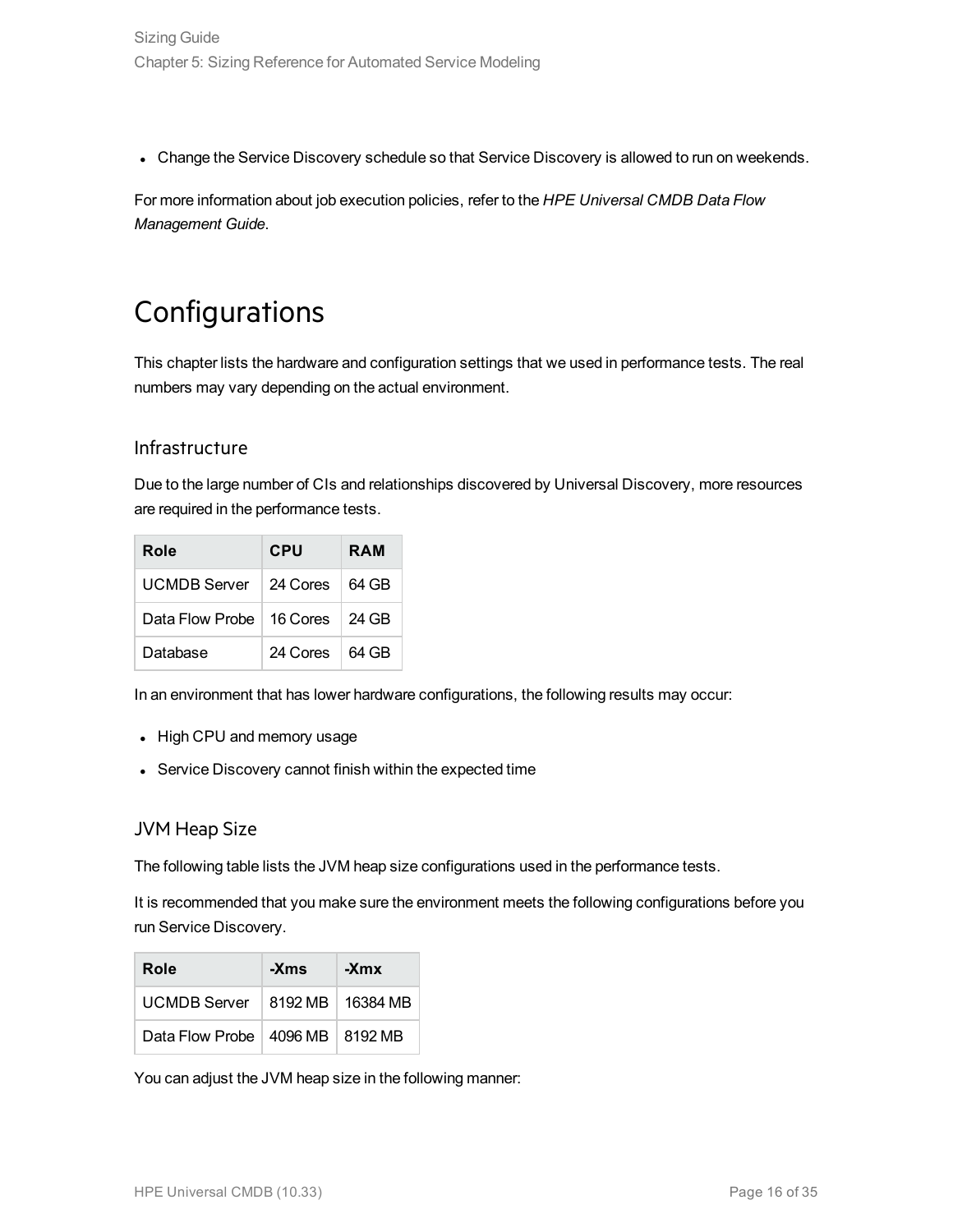- <sup>l</sup> For UCMDB server, set the **wrapper.java.maxmemory** parameter in the *<UCMDB\_Server\_ Home>***\bin\wrapper-platform.conf** file.
- <sup>l</sup> For Data Flow Probe, set the **set.GATEWAY\_MAX\_MEM** and **set.MANAGER\_MAX\_MEM** parameters in the *<DataFlowProbe\_Home>***\bin\WrapperEnv.conf** file. For more information, see the *HPE Universal CMDB Data Flow Management Guide*.

### Job Execution Threads

If you isolate the executions of Service Discovery and Universal Discovery as recommended, you can consider increasing the thread pool size of the Data Flow Probe to 120 and distributing the threads to different Service Discovery jobs as listed below.

| Job Name                             | <b>Number of Threads</b> |
|--------------------------------------|--------------------------|
| <b>Business Element Resolver</b>     | 8                        |
| Host Discovery by Shell              | 64                       |
| <b>Running Software Dependencies</b> | 16                       |

### Number of Data Flow Probes

If there is no IP range overlap between Service Discovery and Universal Discovery, it is recommended to use a dedicated Data Flow Probe to run Service Discovery. Of course, you can use your existing Data Flow Probes, and Service Discovery will share Data Flow Probes with Universal Discovery.

If you want to employ more Data Flow Probes, keep in mind that more Data Flow Probes can speed up Service Discovery but will also increase the workload on the UCMDB Server. Therefore, consider using more Data Flow Probes if the UCMDB Server is not heavily loaded.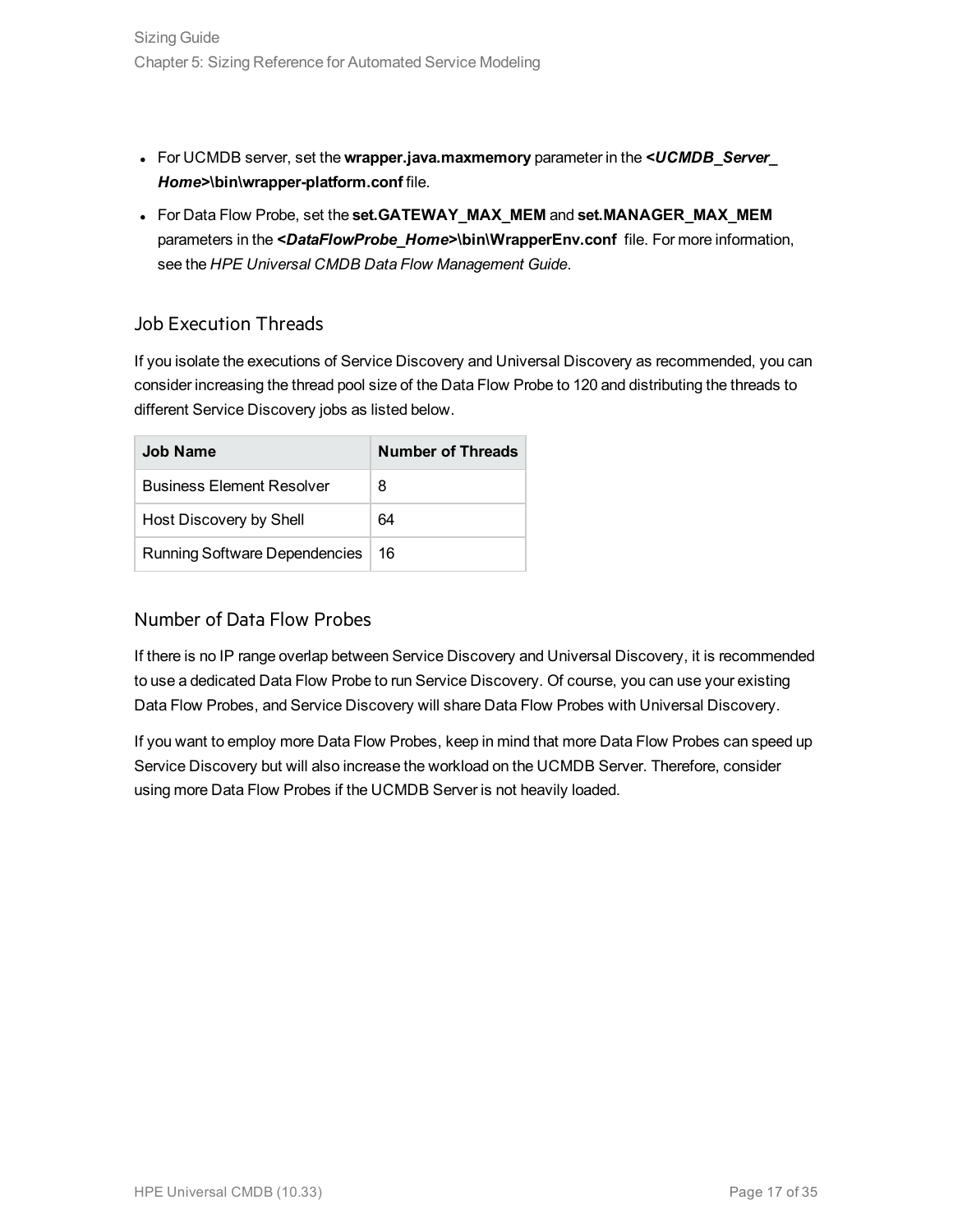## <span id="page-17-0"></span>Chapter 6: Universal Discovery Capacity

### This chapter includes:

| Metrics of Interest for 20K Scans Per Week - A Real Customer Environment 23 |  |
|-----------------------------------------------------------------------------|--|
|                                                                             |  |
|                                                                             |  |
|                                                                             |  |
|                                                                             |  |
|                                                                             |  |
|                                                                             |  |
|                                                                             |  |
|                                                                             |  |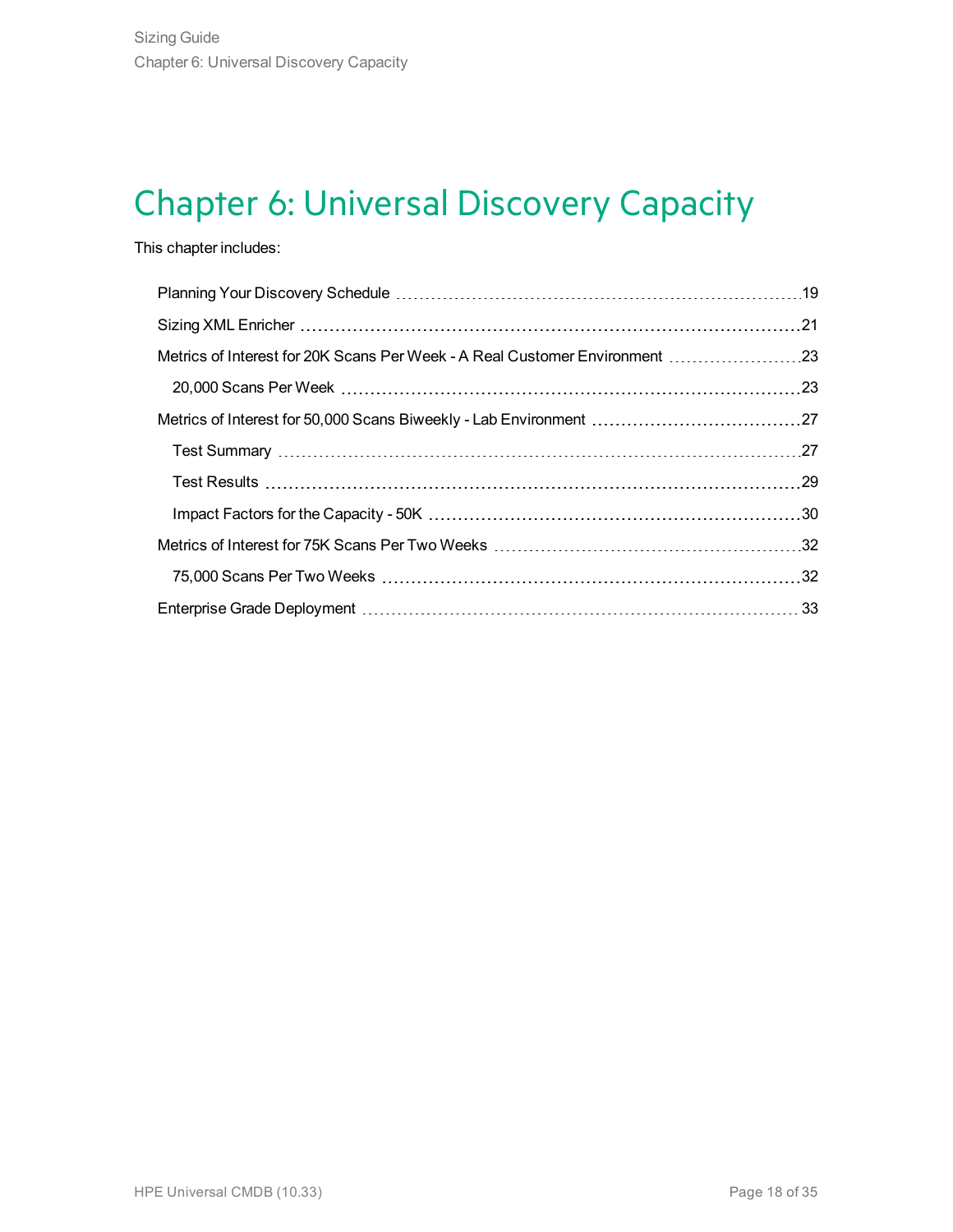## <span id="page-18-0"></span>Planning Your Discovery Schedule

Go to [Discovery](https://docs.software.hpe.com/UCMDB/CMSBP/Content/CMS_BP/CMSDiscUsecase.html) Use Cases in the CMS Best [Practices](https://docs.software.hpe.com/UCMDB/CMSBP/Content/CMS_BP/index.htm) Library and identify the list of discovery jobs you want to run to meet your operational needs.

Let us assume two basic use cases:

- Agentless discovery
- Agent-based discovery (two options, with or without call home setting)

|                                  | <b>Agent-based discovery</b>                              |                                                                         |  |
|----------------------------------|-----------------------------------------------------------|-------------------------------------------------------------------------|--|
| <b>Agentless Basic Discovery</b> | Option 1: For client<br>devices with call home<br>setting | <b>Option 2: For datacenter</b><br>devices without call home<br>setting |  |
| <b>ICMP Ping</b>                 | Call home processing                                      | <b>ICMP Ping</b>                                                        |  |
| Host Connection by Shell         | Inventory discovery by<br>scanner                         | Host Connection by Shell                                                |  |
| Host Resources by Shell          |                                                           | Inventory discovery by scanner                                          |  |
| Host Applications by Shell       |                                                           |                                                                         |  |

When you think about these basic use cases, a couple of questions will arise:

- How many probes are required to complete your discovery?
- How frequently can you run these jobs? What is the valid business use case on the rediscovery interval?
- Is there an upper limit on the number of trigger CIs a probe can handle?

Planning your discovery capacity based on your use cases will give you good handle on the number of related CIs per discovered node. When planning capacity, among other issues, you should consider the ratio of managed nodes in your CMDB to node-related CIs. Node-related CIs include all CIs of types that are subclasses of Application Resource, Node Element, or Running Software.

The following diagram gives you an idea on the number of node-related CIs you can discover for each managed node based on the size and use cases. This number depends on the size of your deployment and the number of managed nodes the more managed nodes you maintain in the CMDB, the fewer node-related CIs you can discover for each managed node.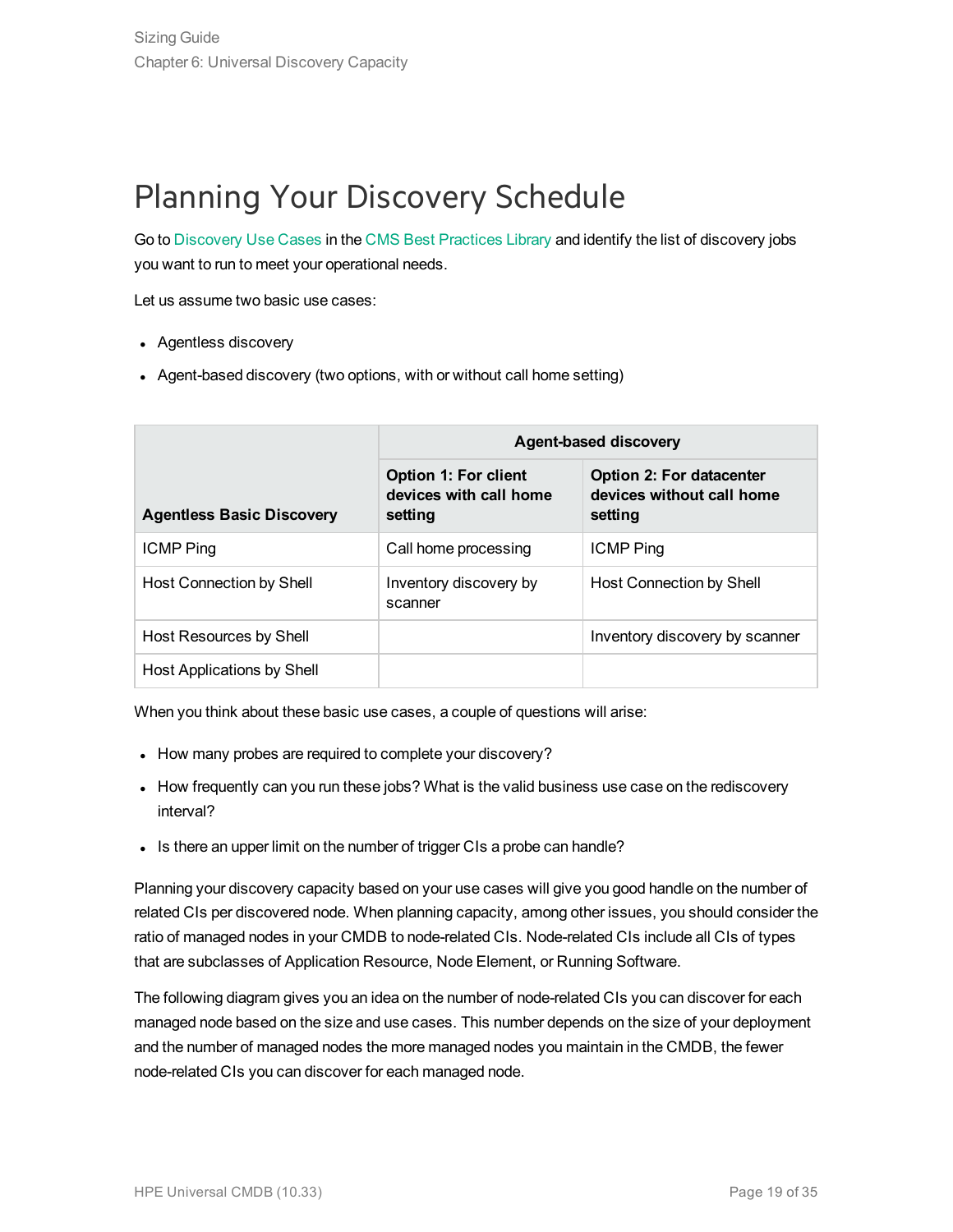



For example, in an enterprise deployment, if you are running 336,000 managed nodes, you can discover 160 node-related CIs for each managed node. If you are running only 108,000 managed nodes, you can discover 500 resource CIs for each managed node. This ratio will give you an idea on the scalability and deployment strategy.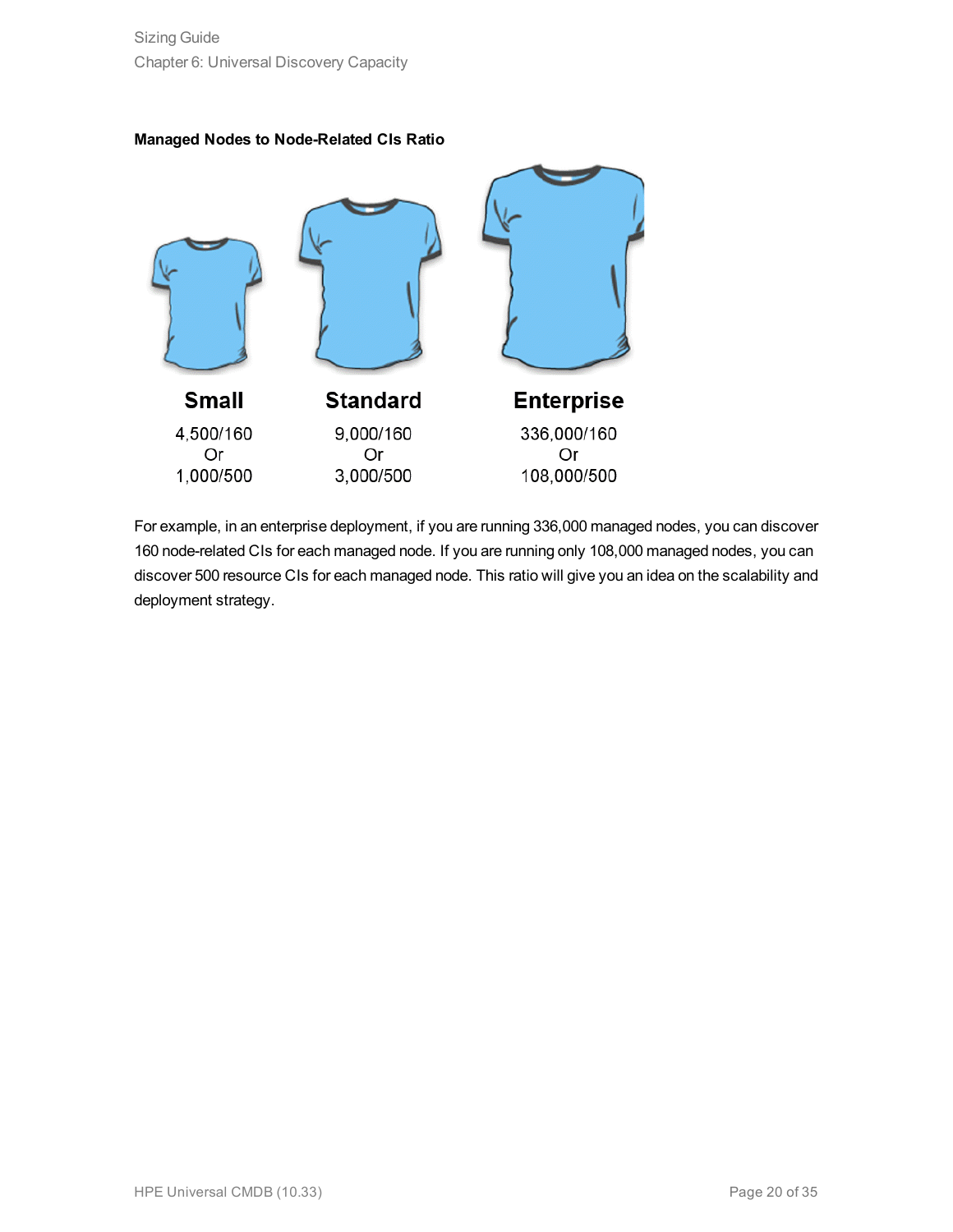## <span id="page-20-0"></span>Sizing XML Enricher

The XML Enricher is used in UD Inventory scan jobs to process scan files. If your CMS environment leverages UD Inventory jobs, then you need to plan for extra memory requirement on the probes for the XML Enricher. Starting from Universal Discovery version 10.10, the XML Enricher is re-written in Java and uses 64-bit JRE.

The table below summarizes the memory and thread settings required to run XML Enricher process:

| <b>Probe Deployment</b><br><b>Mode</b> | <b>XML Enricher Thread</b><br>Count | <b>XML Enricher JVM</b><br>Memory (MB) | <b>XML Enricher</b><br><b>Mode</b> |
|----------------------------------------|-------------------------------------|----------------------------------------|------------------------------------|
| <b>Small</b>                           |                                     | 3584                                   | Database                           |
| <b>Standard</b>                        | 2                                   | 5120                                   | Memory                             |
| <b>Enterprise</b>                      | 4                                   | 8192                                   | Memory                             |

**Small deployment of the probe.** In this mode the XML Enricher is configured to use the DB mode to save memory.

DB mode for the XML Enricher is an option which can be leveraged for small size deployment where it stores the largest portion of the SAI files and the file data in the temporary database instead of keeping it in memory. It saves quite a bit of memory, but the processing speed for incoming scan files is degraded and disk I/O on the server running the probe will show some spikes.

**Standard deployment of the probe.** The number of XML Enricher threads plays a vital role in the probe sizing for the Standard probe deployment.

**Enterprise deployment of the probe.** The Enterprise mode uses more threads and more memory for processing, but has the best performance (provided that the probe's hardware is sized appropriately). If one needs to scale even more (if there is a build-up of scan files in the **Incoming** directory of the XML Enricher), one can increase the amount of threads further.

HPE CMS product R&D team has tested up to 8 XML Enricher threads working in parallel. But in this case large amounts of memory (up to 16 GB) needs to be allocated for its JVM, so it does not run out of the probe memory when processing very large scan files.

**Note:** The XML Enricher runs as a separate process from the probe and has its own JVM. Even if the XML Enricher runs out of memory, it does not affect the probe process that runs separately. Increasing the XML Enricher thread count helps to improve scan processing performance.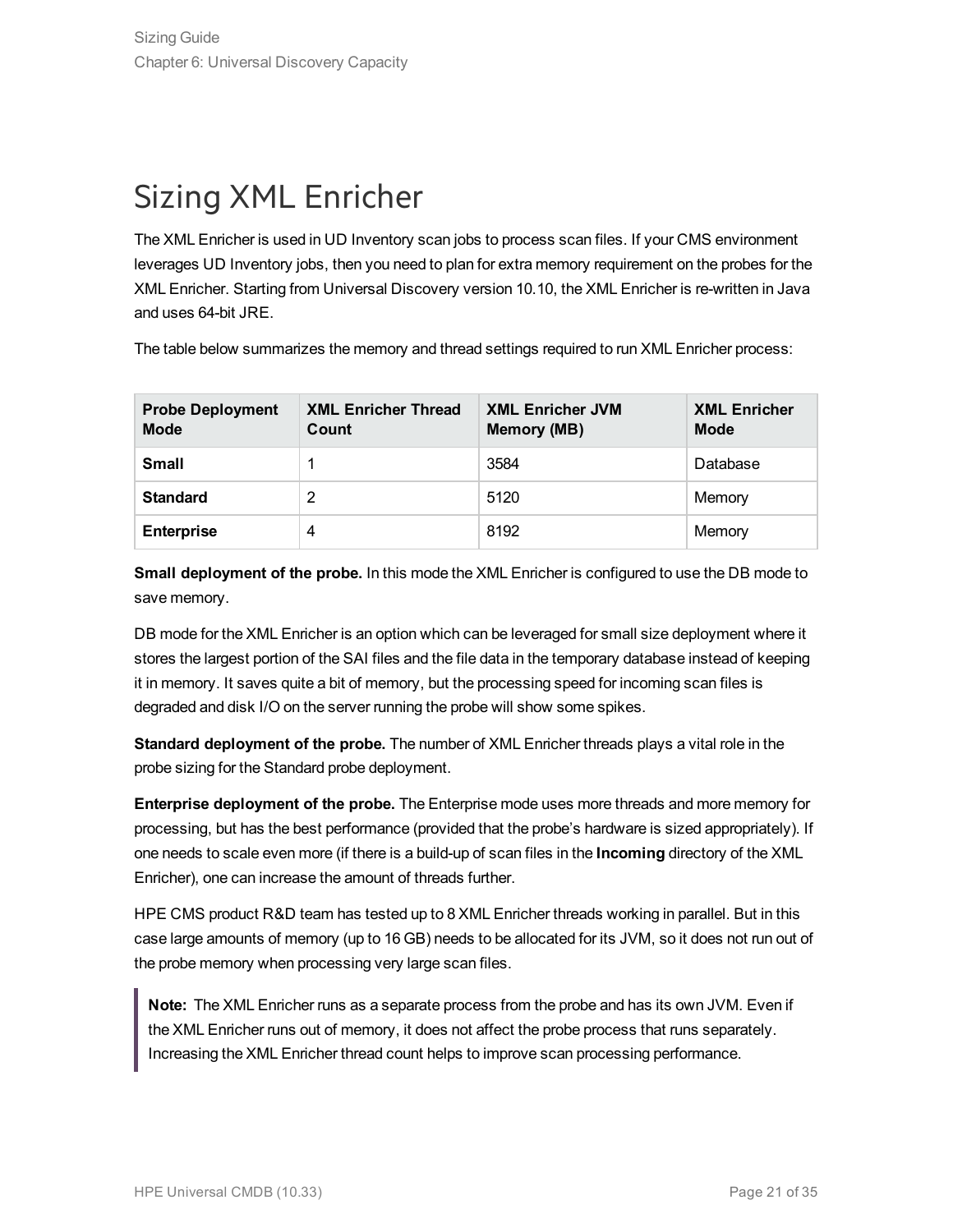Higher numbers of threads that are allocated to the XML Enricher service results in higher amounts of CPU and memory that the XML Enricher process consumes. As a result, the processing of scan files runs faster and faster. However, too many threads may slow down the processing if there is not enough CPU or memory resources available. In this case, disk performance becomes a constraining factor.



Data Flow Probe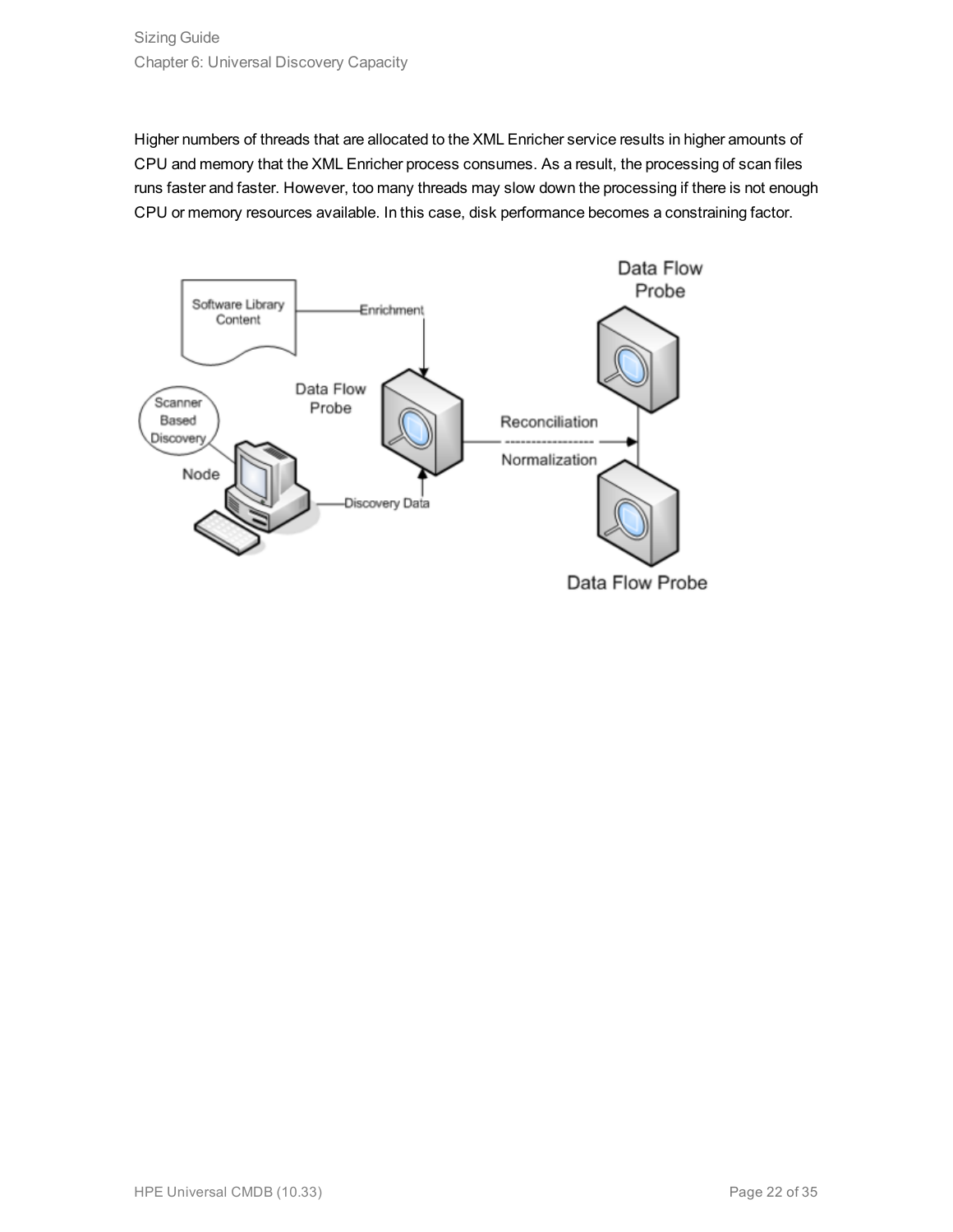## <span id="page-22-0"></span>Metrics of Interest for 20K Scans Per Week - A Real Customer Environment

**Note:** This scenario was verified on UCMDB version 10.22.

UCMDB/UD can be deployed in many ways and you can configure discovery in various ways. For example, you have the option to choose **Zone-Based Discovery** to run inventory scans and **Discovery Modules/Jobs** to configure other discovery jobs. The metrics below provides a guidance on the sizing of a probe server that the CMS product team has fully tested in customer environments.

The following typical scenario has been tested for your reference.

| <b>Scenario</b>             | <b>Description</b>                                                                                                                                          |
|-----------------------------|-------------------------------------------------------------------------------------------------------------------------------------------------------------|
| 20,000<br>Scans per<br>week | This scenario is based-on some impact factors. For example, average number of CIs<br>per scan, DB size, network latency, device online times ot, and so on. |

## <span id="page-22-1"></span>20,000 Scans Per Week

An enterprise grade probe server is capable of handling at least 20,000 scans per week on the condition that the average number of related CIs for each scan is 250. This means that the total count of related CIs on the probe DB (**ddm\_discovery\_results**) will reach 5 million CIs. When the total count of related CIs on the probe DB continues to grow while more scans are executed, a probe server performance decrease is observed. This depends on the diversity of the data in the DB. As shown in the following diagram, there is a capacity threshold on the probe DB, beyond which the capacity decreases a lot.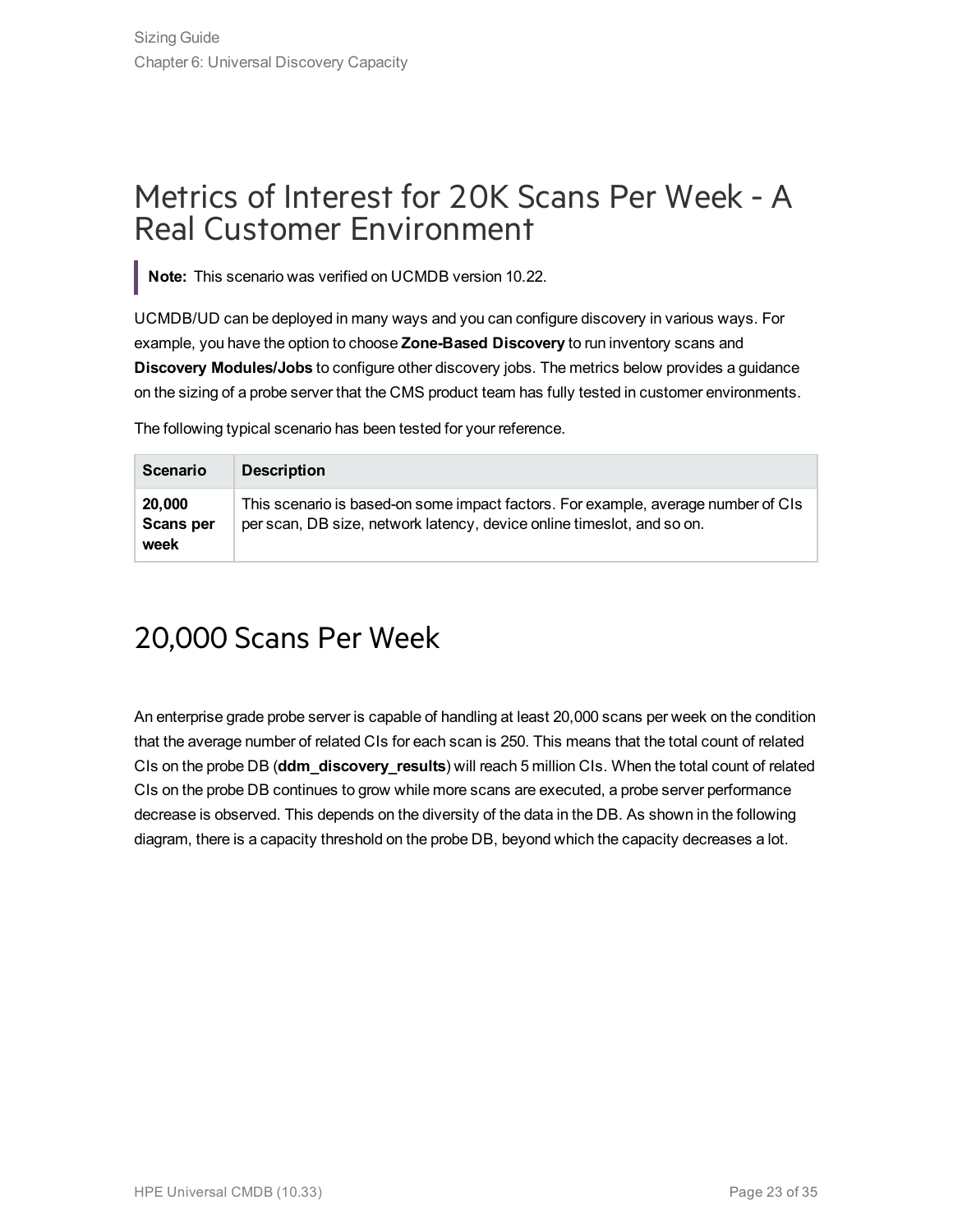

The numbers below are benchmark results from lab tests. Test results are based on enterprise grade UCMDB and Data Flow Probe servers. Time in seconds shows the amount of time it took to run the discovery jobs in the HPE Lab environment per discovery trigger (that is, per node or IP).

| Discovery Job                   | Low Network Latency (sec) | High Network Latency (sec) |
|---------------------------------|---------------------------|----------------------------|
| <b>Host Connection by Shell</b> | 2.28                      | 4.72                       |
| <b>Host Resources</b>           | 365.33                    | 474.929                    |

### **IOPS Numbers from sampling analysis for Inventory scan on virtual environment client devices**

The VMware vRealize tool was used to measure IOPS peak usage. 2 to 3 scan files are received per min to the incoming folder. Number of XML Enricher is set to 2 threads.

| <b>Scanner Configurations</b>                             | # Threads | Peak IOPS |
|-----------------------------------------------------------|-----------|-----------|
| Key hardware data and no file data                        | 8         | 900       |
| Key Hardware and File Data (Key installation Directories) | 4         | 2300      |
| Key Hardware and all file data                            | 4         | 3400      |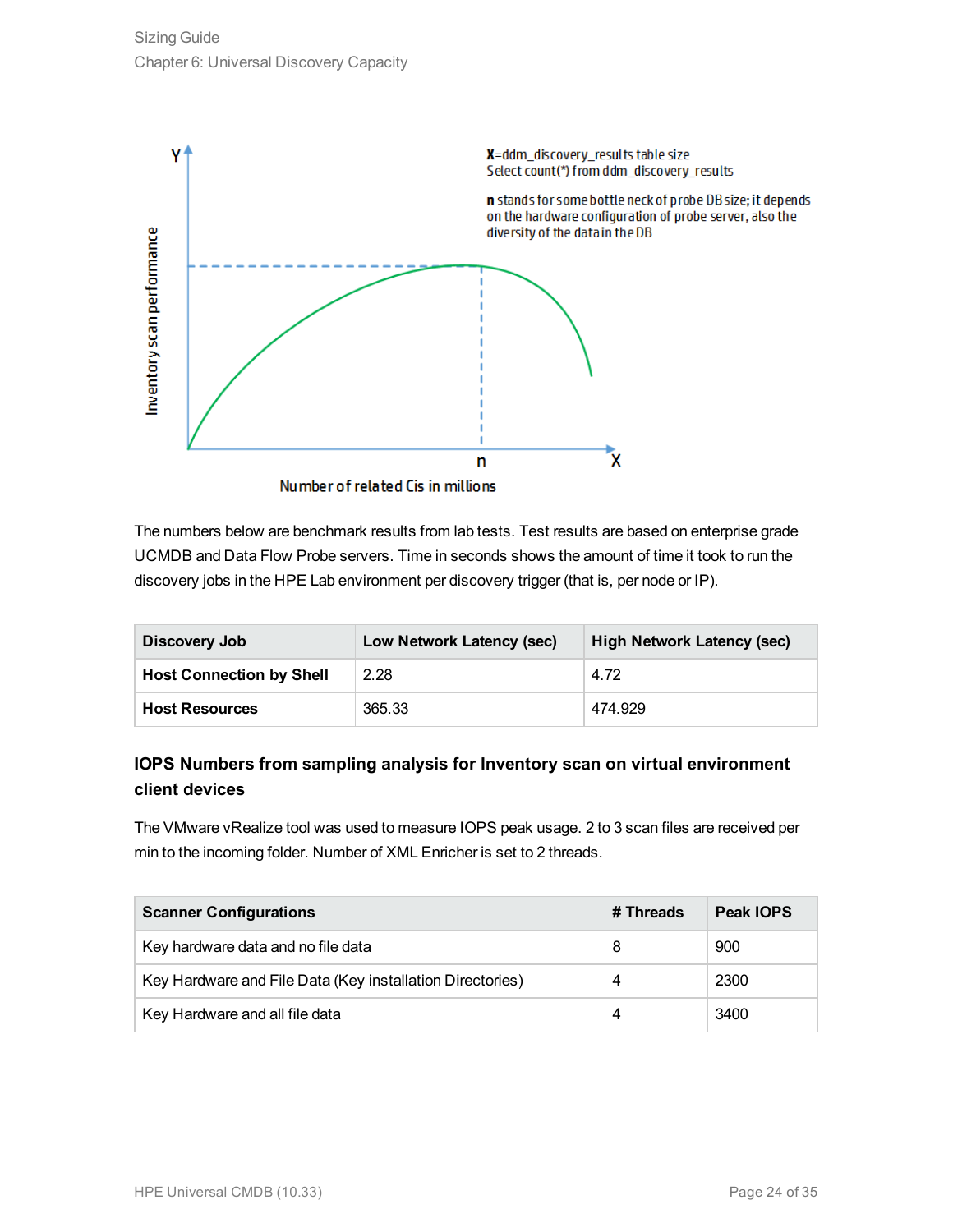### **Test Bed – UCMDB/UD deployment and configuration**

• Enterprise edition in ["Infrastructure](#page-6-0) Requirements " on page 7

**Note:** There are 3 types of deployment, and the test bed we used is Enterprise edition.

**- "Enterprise Grade [Configuration"](#page-7-0) on page 8** 

#### **Note:**

- VMware virtualization were used to spin up probes machines and dedicated VCPUs were assigned.
- High end performance storage
- Inventory scans were tested with NTCMD, SSH, and UDA protocols.

### **Impact factors on the discovery capacity per probe per week**

The data in the table below are collected during the testing for the probe capacity of 20,000/250 scan per week.

**Impact Factors** show what will impact the probe capacity.

The **Value** column shows the value used for the impact factor during our testing.

| <b>Impact Factors</b>                                 | Value used in testing                  | <b>Comments</b>                                                                                                                                                                                                                                            |
|-------------------------------------------------------|----------------------------------------|------------------------------------------------------------------------------------------------------------------------------------------------------------------------------------------------------------------------------------------------------------|
| Average number of related CIs per<br>scan             | 250                                    | The type of operating<br>system has impact on<br>the number of installed<br>software CIs. For<br>example, enabling<br><b>BaseUnixOs.sai for the</b><br><b>XML Enricher to process</b><br>Unix scan files will<br>introduce a lot of<br>installed software. |
| Frequency of reassign IP for client<br>device by DHCP | 15,000 client devices: every 7<br>Days |                                                                                                                                                                                                                                                            |
| The number of management zones<br>used                | $\Omega$                               | Refer to the<br>management zone<br>configuration.                                                                                                                                                                                                          |
| Connect failure ratio                                 |                                        | The connection may fail                                                                                                                                                                                                                                    |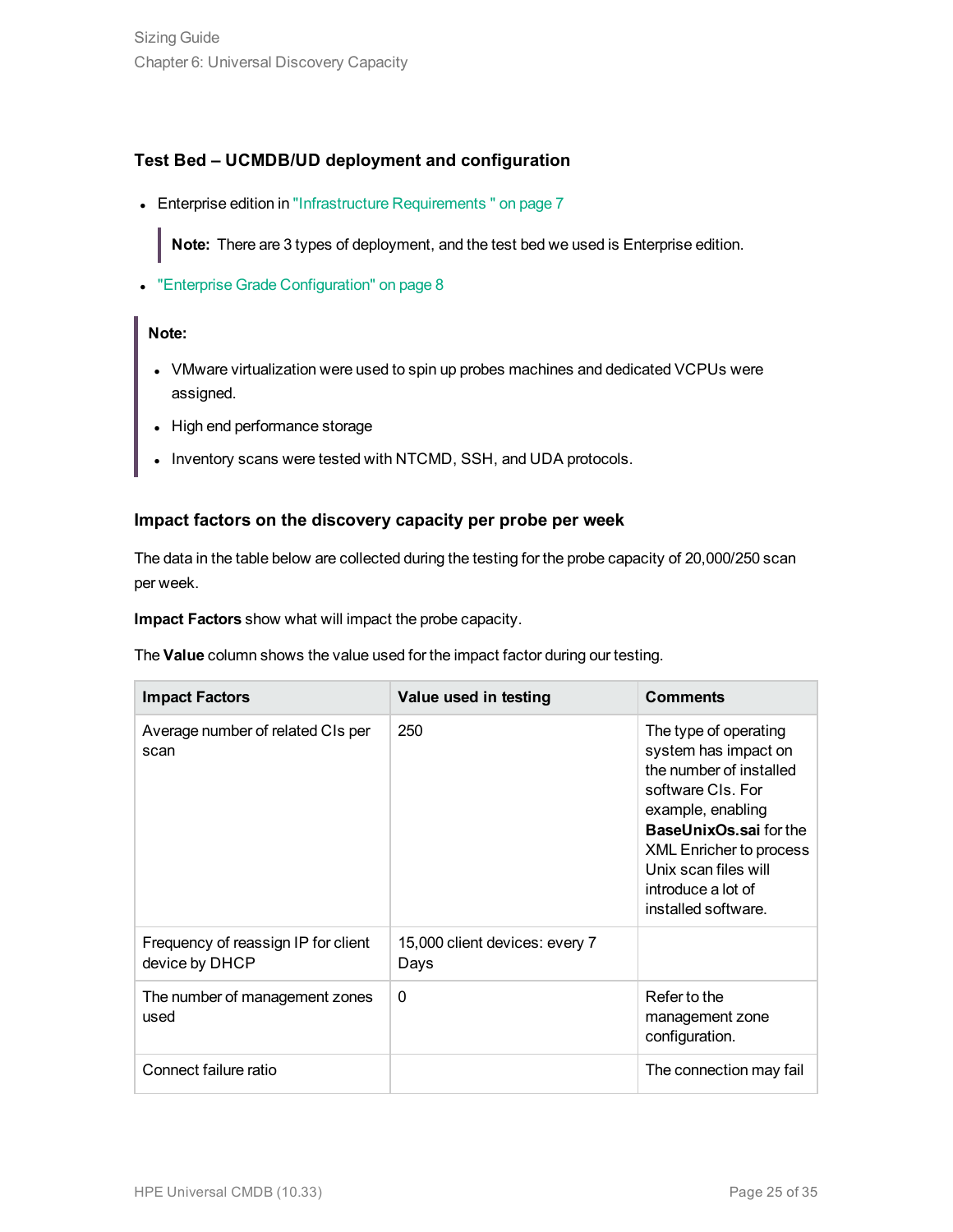| <b>Impact Factors</b>                                | Value used in testing                                                                                                                                                                           | <b>Comments</b>                                                                                                              |
|------------------------------------------------------|-------------------------------------------------------------------------------------------------------------------------------------------------------------------------------------------------|------------------------------------------------------------------------------------------------------------------------------|
|                                                      |                                                                                                                                                                                                 | due to network issue or<br>during moving. This<br>depends on your<br>environment.                                            |
| Network latency between probe &<br>discovery devices | In the same LAN: $\sim$ 320 ms                                                                                                                                                                  | Usually this is the ping<br>time from probe to<br>discovery nodes.                                                           |
| Number of IPs                                        | 0.5 million                                                                                                                                                                                     |                                                                                                                              |
| Devices online timeslots                             | Data Center: 24 hours/day<br>Client: 8 hours/day                                                                                                                                                |                                                                                                                              |
| Change Ratio for the discovered<br>CIs               | Less than 11%                                                                                                                                                                                   | The higher change ratio<br>of discovered CIs, the<br>longer time it takes to<br>push the changed CIs to<br>the UCMDB server. |
| Discovery jobs                                       | For fixed IPs:<br>• Range IPs by ICMP<br>• Host Connection by Shell<br>• Inventory Discovery by<br>Scanner<br>For Dynamic IPs:<br>• Call home processing<br>• Inventory Discovery by<br>Scanner |                                                                                                                              |
| # Max worker number per probe                        | 200                                                                                                                                                                                             |                                                                                                                              |
| # Threads of Inventory Discovery<br>by Scanner       | 40                                                                                                                                                                                              |                                                                                                                              |
| Schedule of Inventory Discovery by<br>Scanner        | Weekly: 24x7, no blackout policy                                                                                                                                                                |                                                                                                                              |
| Number of total CIs in UCMDB                         | Data Center: 18 million (CIs &<br>relationships)<br>Client: 25.2 million (Cls &<br>relationships)                                                                                               | Pay attention to installed<br>software CI. Usually it<br>plays a great portion.                                              |
| The size of probe DB tables                          | ddm_discovery_results: 3.5<br>million                                                                                                                                                           |                                                                                                                              |
|                                                      | ddm_map_objectid: 3 million                                                                                                                                                                     |                                                                                                                              |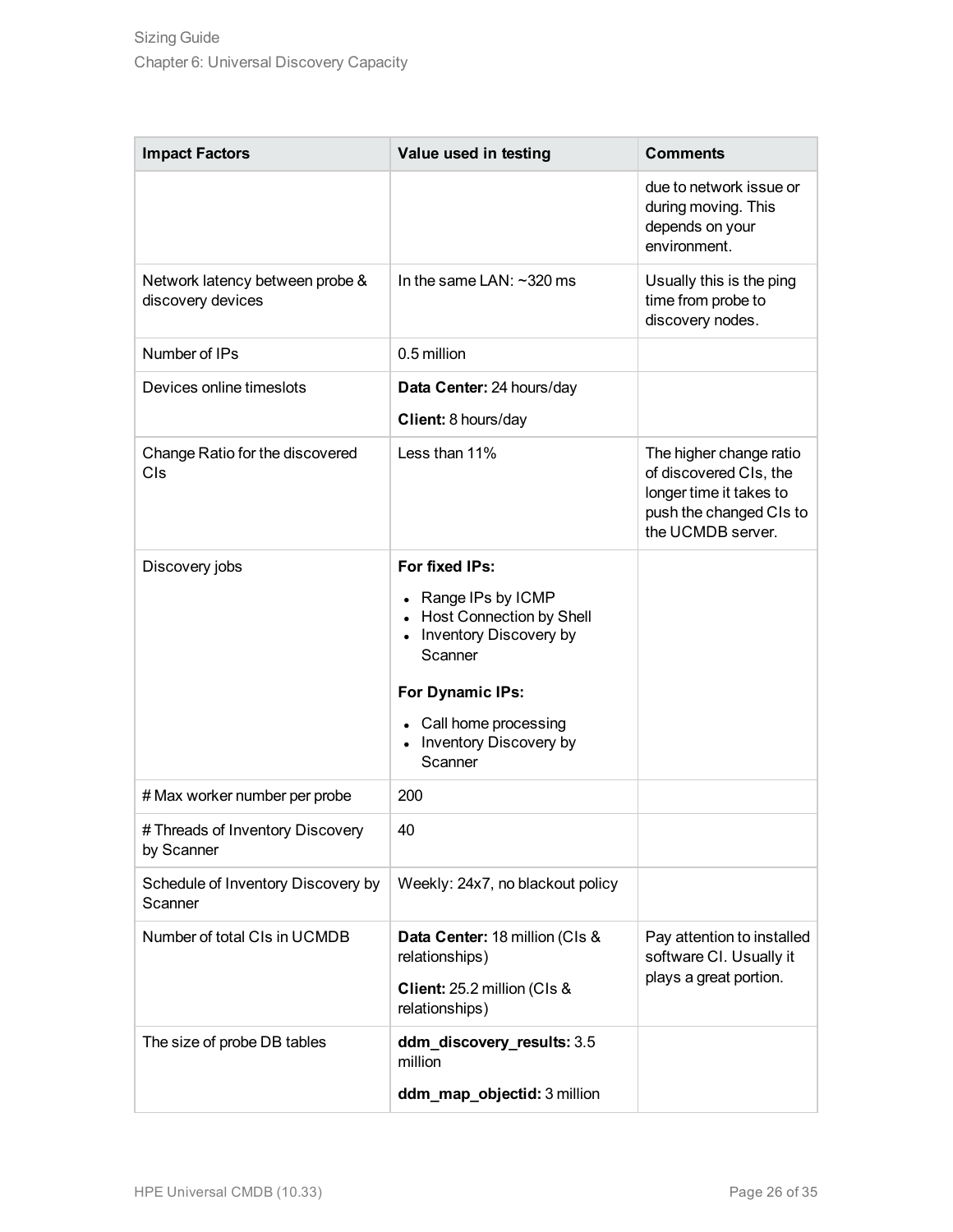## <span id="page-26-0"></span>Metrics of Interest for 50,000 Scans Biweekly - Lab Environment

## <span id="page-26-1"></span>Test Summary

### **Conclusion**

This testing is running against 50,000 devices (per device per scan) in a simulated environment. The time spent on scanning the remote devices are not counted in; the network latency does not exist since the simulated environment is running on the lab in the same VLAN, which means there is no scanner connect failure. The auto-deletion seldom happen because there is no device change in the simulated environment.

The whole testing finished in one week. Considering this result, it is confident that in a biweekly schedule, 50,000 devices can be scanned in a real customer environment, thus Data Flow Probe capacity can be increased to 50,000 devices, with each device contributing 360 CIs and relationships, and the total data volume will be 17.7 million CIs and relationships in UCMDB server.

### **Background**

This testing is designed to simulate a scenario of 50,000 devices by running 3 jobs (**Range IPs by ICMP**, **Host Connection by Shell**, and **Inventory Discovery by Scanner**), in order to measure how long it takes to finish discovering these devices.

The testing environment is populated first with these 50,000 scan files, with all probe data cleared. This is to make sure there is no redundant and touching which will speed up the whole data-in, the operations on server side are mainly update and merge.

### **Test Environment**

| <b>Role in Group</b>      | <b>CPU</b>          | <b>RAM</b> | <b>OS</b>                                     | <b>Hard</b><br><b>Drive</b> | Port | <b>SID</b> |
|---------------------------|---------------------|------------|-----------------------------------------------|-----------------------------|------|------------|
| Database Server - Oracle  | 32 cores<br>2.40Ghz | 128GB      | <b>Red Hat Enterprise</b><br>Linux 7.0 64-bit | 1.4<br>TB                   | 1521 | sid=pcoe   |
| <b>UCMDB Server 10.30</b> | 16 cores<br>2.40Ghz | 128GB      | <b>Windows Server</b><br>2008 R2 64-bit       | 1.3<br>ТB                   |      |            |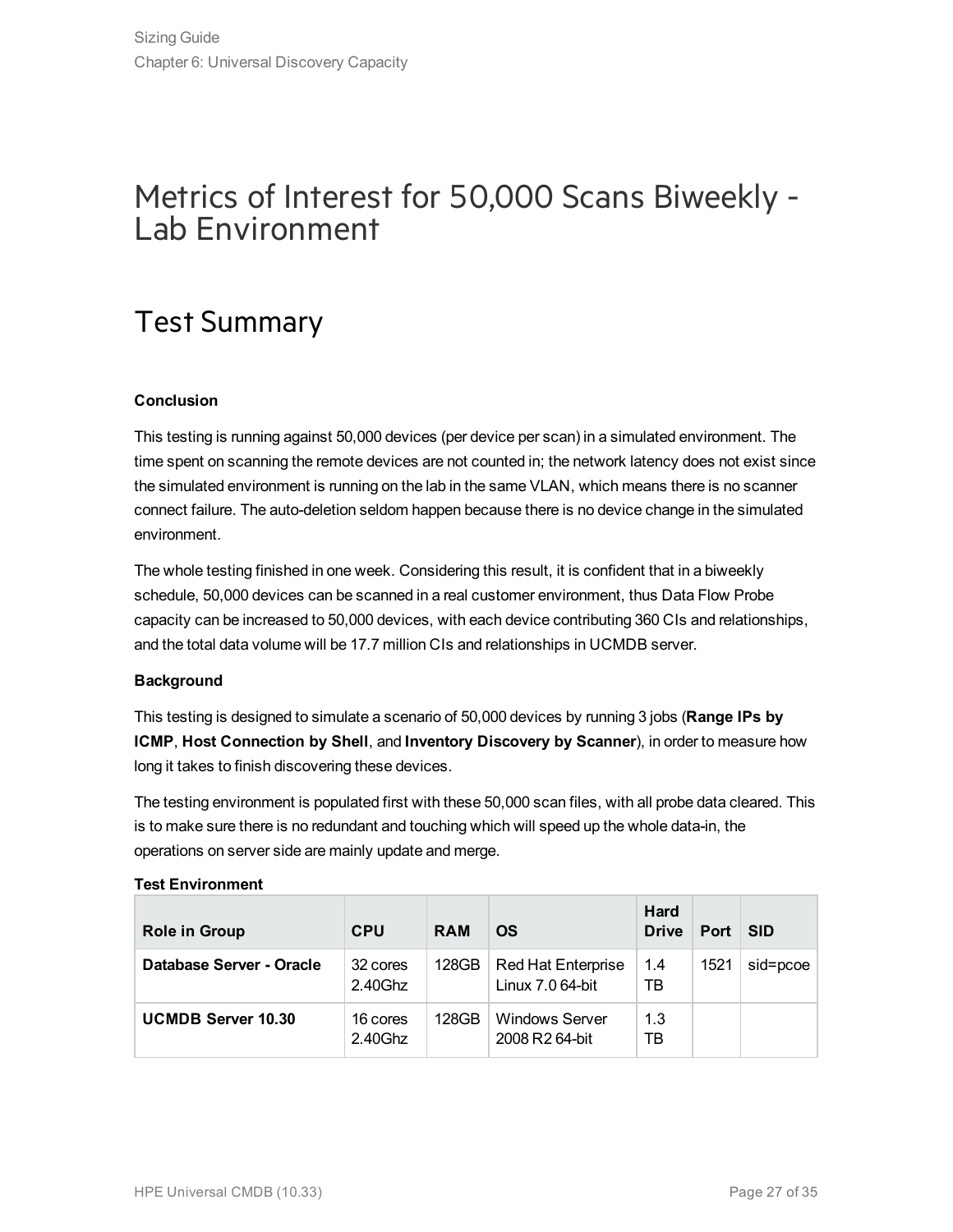### **Test Environment, continued**

| <b>Role in Group</b>                           | <b>CPU</b>          | <b>RAM</b> | OS                                                  | <b>Hard</b><br><b>Drive</b> | Port | <b>SID</b> |
|------------------------------------------------|---------------------|------------|-----------------------------------------------------|-----------------------------|------|------------|
| Data Flow Probe 10.30<br>simulated environment | 32 cores<br>2.40Ghz | 128GB      | <b>Windows Server</b><br>2008 R <sub>2</sub> 64-bit | 1.3<br>ТB                   |      |            |

### **Probe Configuration**

| Property files on the probe                                                | <b>Setting Details</b>                                                                                                                                      | <b>Comments</b>                                                                                                                                                              |
|----------------------------------------------------------------------------|-------------------------------------------------------------------------------------------------------------------------------------------------------------|------------------------------------------------------------------------------------------------------------------------------------------------------------------------------|
| hp\UCMDB\DataFlowProbe\<br>bin\xmlenricher\<br><b>WrapperEnricher.conf</b> | wrapper.java.maxmemory=8192<br>(the first 4 days)<br>wrapper.java.maxmemory=16384<br>(the last 2.5 days)                                                    | Change the XML<br>Enricher configuration to<br>use "Enterprise"<br>deployment                                                                                                |
| hp\UCMDB\DataFlowProbe\<br>conf\enricher.properties                        | max_enricher_thread_number=4<br>(the first 4 days)<br>max_enricher_thread_number=8<br>(the last 2.5 days)                                                   | Change the XML<br>Enricher configuration to<br>use "Enterprise"<br>deployment                                                                                                |
| hp\UCMDB\DataFlowProbe\<br>bin\WrapperEnv.conf                             | set.GATEWAY MIN MEM=2048<br>set.GATEWAY MAX MEM=8192<br>set.MANAGER_MIN_MEM=2048<br>set.MANAGER MAX MEM=8192                                                | Increase the amount of<br>memory used by JVM,<br>so that it can run more<br>discovery jobs in parallel                                                                       |
| hp\UCMDB\DataFlowProbe\conf\<br>postgresql.conf                            | shared buffers = 1024MB                                                                                                                                     | Increase the amount of<br>memory that<br>PostgreSQL can use for<br>buffering the data in<br>memory                                                                           |
| hp\UCMDB\DataFlowProbe\<br>conf\DataFlowProbe<br>.properties               | appilog.agent.local.services.<br>poolThreads=110<br>appilog.agent.local.services.<br>defaultMaxJobThreads=60<br>appilog.agent.probe.maxConnection<br>$=120$ | Increase the number of<br>threads to be used by the<br>probe. This increases<br>the concurrency of<br>operations and allows<br>more discovery jobs to<br>run simultaneously. |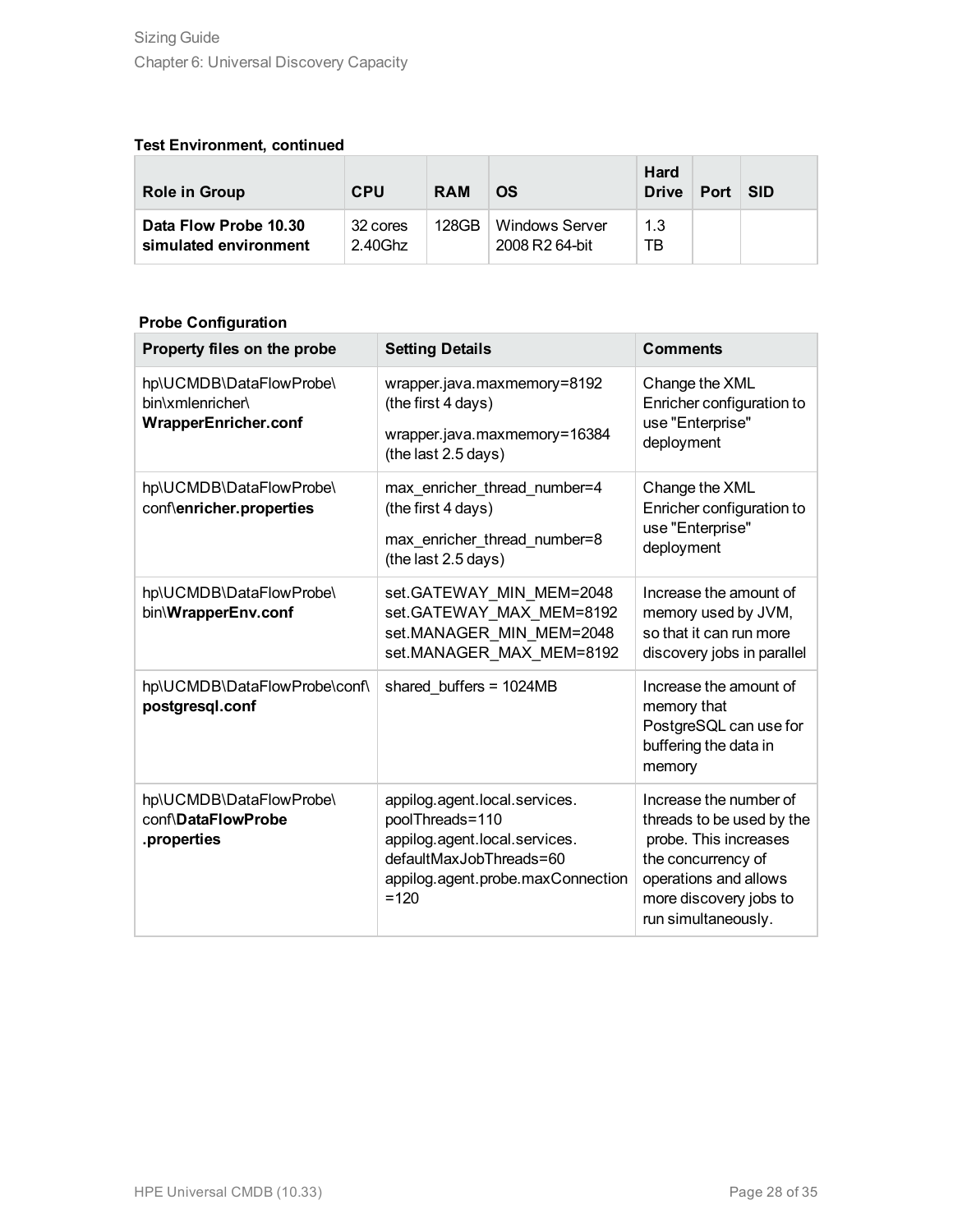### **UCMDB Server Configuration**

| Impacting<br><b>Factors</b>                                | Category                         | <b>Default</b><br>Value | Value for a<br>large<br>deployment | <b>Comment</b>                                                                                                               |
|------------------------------------------------------------|----------------------------------|-------------------------|------------------------------------|------------------------------------------------------------------------------------------------------------------------------|
| Max number of<br>Objects in Server                         | Global<br>Setting<br>Name        | 20,000,000              | 30,000,000                         | These settings are increased to<br>prevent errors that occur once certain<br>fuse types are reaching their default<br>limits |
| Maximum number<br>of elements<br>(nodes) in view<br>result | Global<br>Setting<br><b>Name</b> | 100,000                 | 4,000,000                          |                                                                                                                              |

#### **Job configuration and schedule**

| <b>Job Name</b>                 | <b>Schedule</b> | # of Threads |
|---------------------------------|-----------------|--------------|
| Range IPs by ICMP               | daily           |              |
| <b>Host Connection by Shell</b> | daily           | 60           |
| Inventory Discovery by Scanner  | Bi-weekly       | 40           |

### <span id="page-28-0"></span>Test Results

### **XML Enricher speed:**

With **wrapper.java.maxmemory=8192** and **max\_enricher\_thread\_number=4**, it processed about ~6700 scan files per day.

With **wrapper.java.maxmemory=16384** and **max\_enricher\_thread\_number=8**, it processed about ~10000 scan files per day.

#### **The full discovery cycle:**

7 days for 43372 devices.

### **Data-in CI Rate:**

~96 CIs/second for Host Connection by Shell

~300 CIs/second for Inventory Discovery by Scanner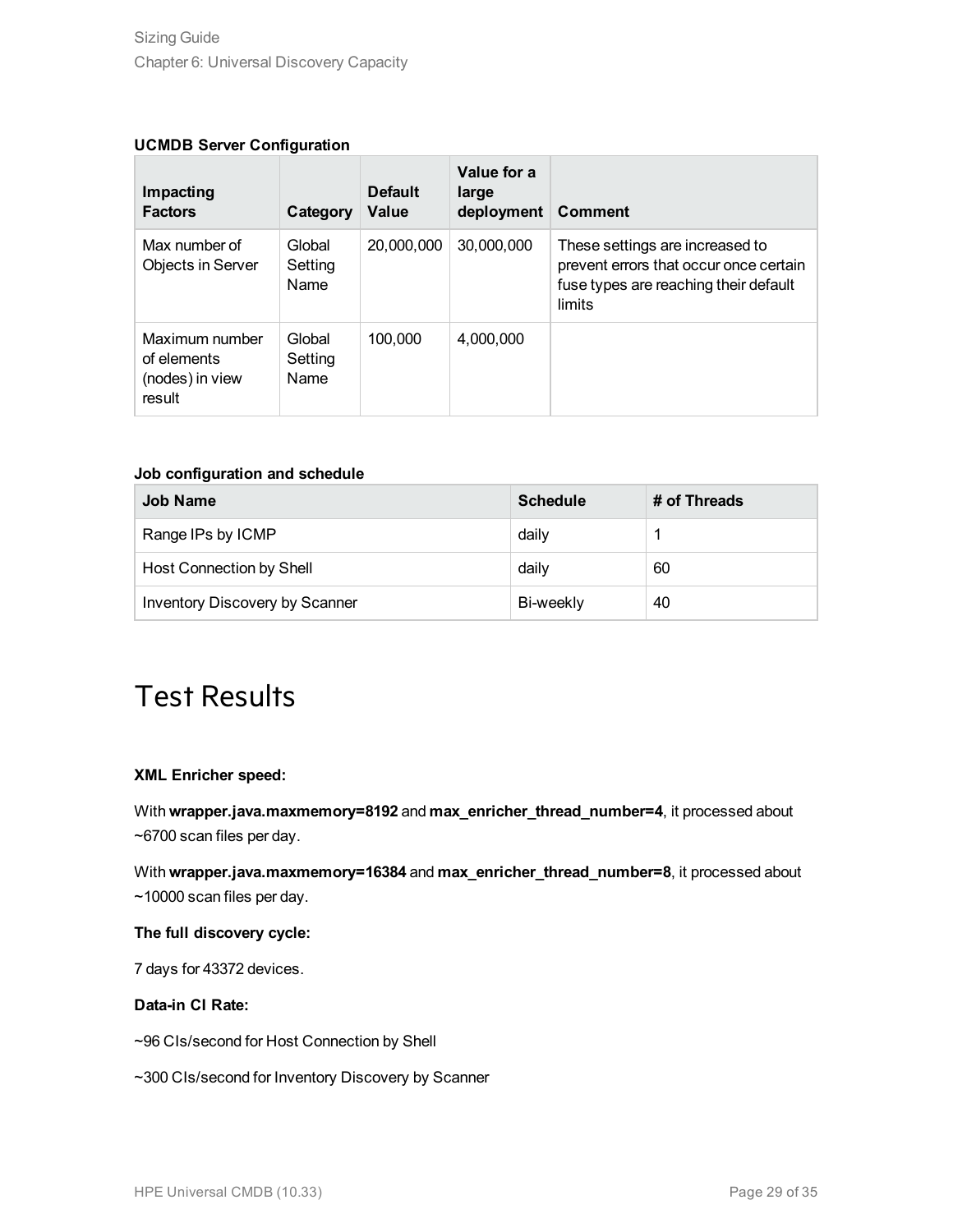### **Conclusion:**

The test confirms that 50K devices per probe is possible.

<span id="page-29-0"></span>However, the speed of processing the scan files in your environment may vary depending on the CPU type, disk speed, and crucially scan file size.

## Impact Factors for the Capacity - 50K

The data in the table below are collected during the testing for the probe capacity of 50000/360 scan per week, ignoring the time scanner connects and scanner runs in the target node to generate the scan file.

**Impact Factors** show what will impact the probe capacity. The ones listed here are very important ones.

| The Value column shows the value used for the impact factor during our testing. |  |
|---------------------------------------------------------------------------------|--|
|---------------------------------------------------------------------------------|--|

| <b>Impact Factors</b>                                | Value used in testing                                | <b>Comments</b>                                                                                                                                                                                                                              |  |  |
|------------------------------------------------------|------------------------------------------------------|----------------------------------------------------------------------------------------------------------------------------------------------------------------------------------------------------------------------------------------------|--|--|
| Number of devices in the<br>environment              | 50,000                                               |                                                                                                                                                                                                                                              |  |  |
| Average number of related CIs per<br>scan            | 380                                                  | Operation system types<br>impact the number of<br>installed software CLa<br>lot. For example, enabling<br>BaseUnixOs.zsai for the<br><b>XML Enricher to process</b><br>UNIX scan files will<br>introduce a lot of installed<br>software CIs. |  |  |
| Frequency of new IP address<br>assignment by DHCP    | 50,000 data center devices: Fixed<br>IP <sub>S</sub> |                                                                                                                                                                                                                                              |  |  |
| The number of management<br>zones used               | 0                                                    | Refer to the management<br>zone configuration.                                                                                                                                                                                               |  |  |
| Connect failure ratio                                | 0                                                    |                                                                                                                                                                                                                                              |  |  |
| Network latency between probe &<br>discovery devices | In the same $LAN: < 5ms$                             | Usually this is the ping<br>time from the Data Flow<br>Probe to the nodes being<br>discovered                                                                                                                                                |  |  |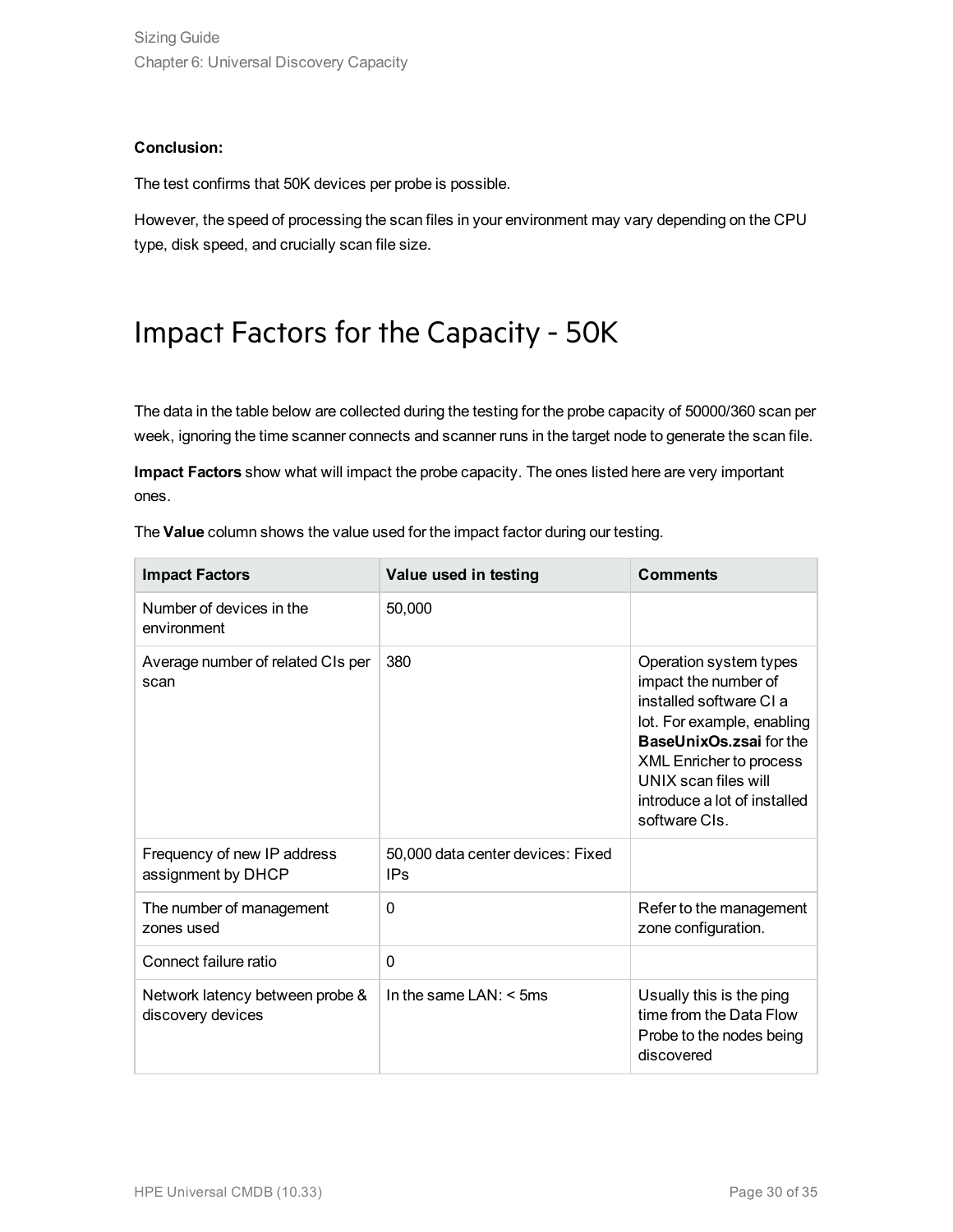| <b>Impact Factors</b>                          | Value used in testing                                                                                               | <b>Comments</b>                                                                                                                                                                                                                                                                                                |
|------------------------------------------------|---------------------------------------------------------------------------------------------------------------------|----------------------------------------------------------------------------------------------------------------------------------------------------------------------------------------------------------------------------------------------------------------------------------------------------------------|
| Number of IPs                                  | 50,000                                                                                                              |                                                                                                                                                                                                                                                                                                                |
| Devices online timeslots                       | Data Center: 24 hours/day                                                                                           |                                                                                                                                                                                                                                                                                                                |
| Change Ratio for the discovered<br>CIs         | 0                                                                                                                   | The higher change ratio of<br>discovered CIs, the<br>longer time it takes to<br>push the changed CIs to<br>the UCMDB server                                                                                                                                                                                    |
| Discovery jobs                                 | For fixed IPs:<br>Range IPs by ICMP<br>$\bullet$<br>• Host Connection by Shell<br>Inventory Discovery by<br>Scanner |                                                                                                                                                                                                                                                                                                                |
| Total number of discovery threads<br>per probe | 110                                                                                                                 |                                                                                                                                                                                                                                                                                                                |
| # Threads of Host Connection by<br>Shell       | 60                                                                                                                  |                                                                                                                                                                                                                                                                                                                |
| # Threads of Inventory Discovery<br>by Scanner | 40                                                                                                                  |                                                                                                                                                                                                                                                                                                                |
| Schedule of Inventory Discovery<br>by Scanner  | Bi-Weekly: 24x7, no blackout<br>policy                                                                              |                                                                                                                                                                                                                                                                                                                |
| Number of total CIs in UCMDB                   | 17.7 million (CIs & relationships)                                                                                  | InstalledSoftware and<br><b>UserSoftwareUtilization</b><br>CIs (if software utilization<br>is enabled) usually<br>contribute the largest<br>share of<br>CIs/relationships.                                                                                                                                     |
| The size of probe DB tables                    | ddm_discovery_results:<br>8 million<br>ddm_discovery_touch_results:<br>8 million<br>ddm_map_objectid:<br>8 million  | When the size of DB<br>tables reach 8 million, the<br>operation of getting Data<br>Flow Probe Status from<br>UI may encounter<br>timeout issue<br>sometimes. From the<br>testing, the timeout ratio<br>is 50%. When increasing<br>to 10 million, getting Data<br>Flow Probe Status from<br>UI operation always |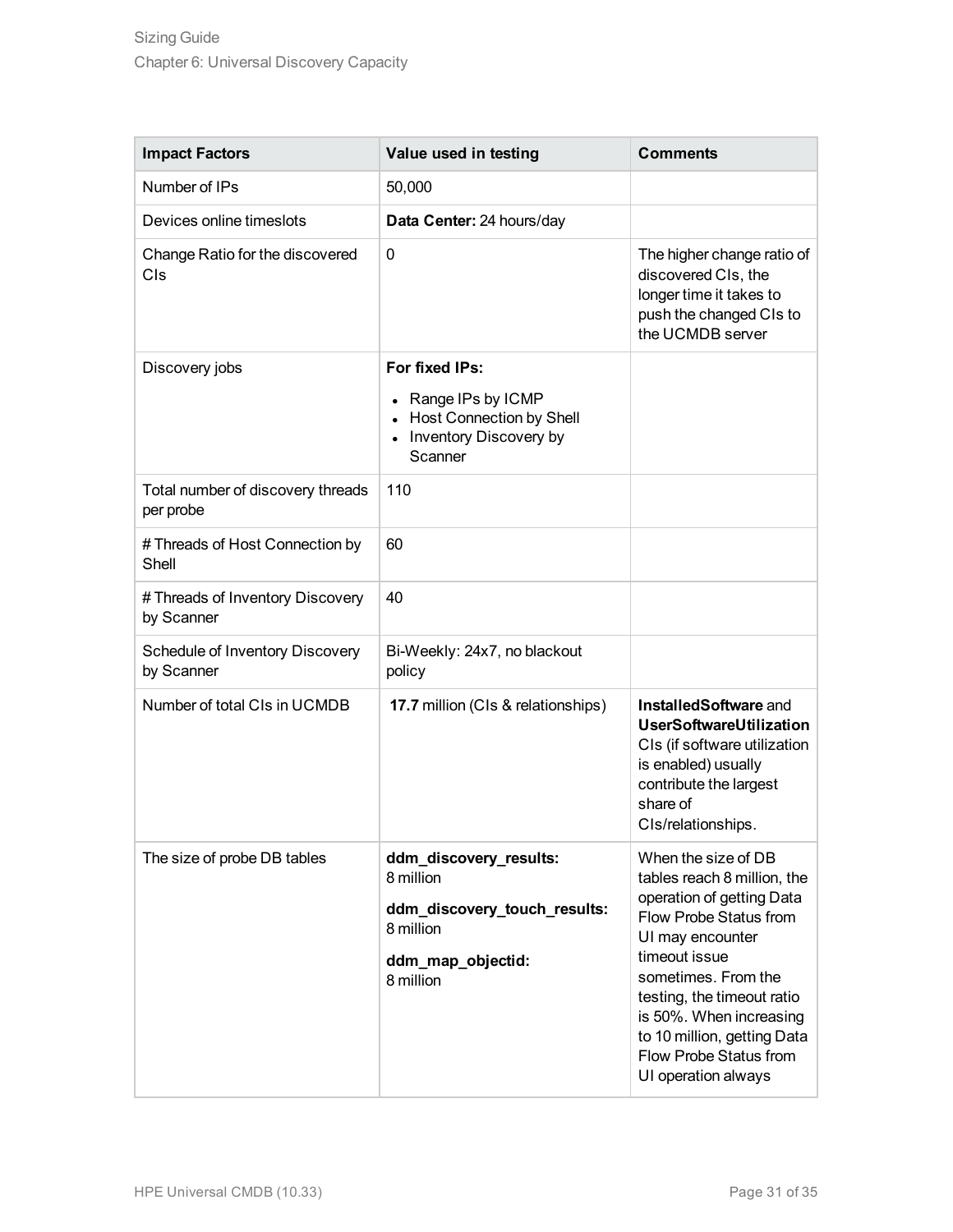| <b>Impact Factors</b> | Value used in testing | <b>Comments</b>              |  |  |
|-----------------------|-----------------------|------------------------------|--|--|
|                       |                       | encounters timeout<br>issue. |  |  |

### <span id="page-31-0"></span>Metrics of Interest for 75K Scans Per Two **Weeks**

The following typical scenario has been tested for your reference.

| <b>Scenario</b> | <b>Description</b>                                                          |
|-----------------|-----------------------------------------------------------------------------|
| ∣ 75.000 scans  | This scenario is based-on the collaboration of Scanner Scheduler, Store and |
| per two weeks   | Forward and XML Enricher at enterprise grade configuration.                 |

### <span id="page-31-1"></span>75,000 Scans Per Two Weeks

An enterprise grade probe can support up to 75,000 scans per two weeks. To achieve this, the combination of the following configurations should be performed.

- Scanner Scheduler
- Store and Forward scenarios: One enterprise probe server and two store and forward servers ( specifications with enterprise probe grade server with no other applications running)
- XML Enricher is at enterprise grade configuration
- Only Inventory discovery by Manual Scanner Deployment running on the probe

### **Test Bed – UCMDB/UD deployment and configuration**

- ["Infrastructure](#page-6-0) Requirements" on page 7
- XML Enricher Enterprise Mode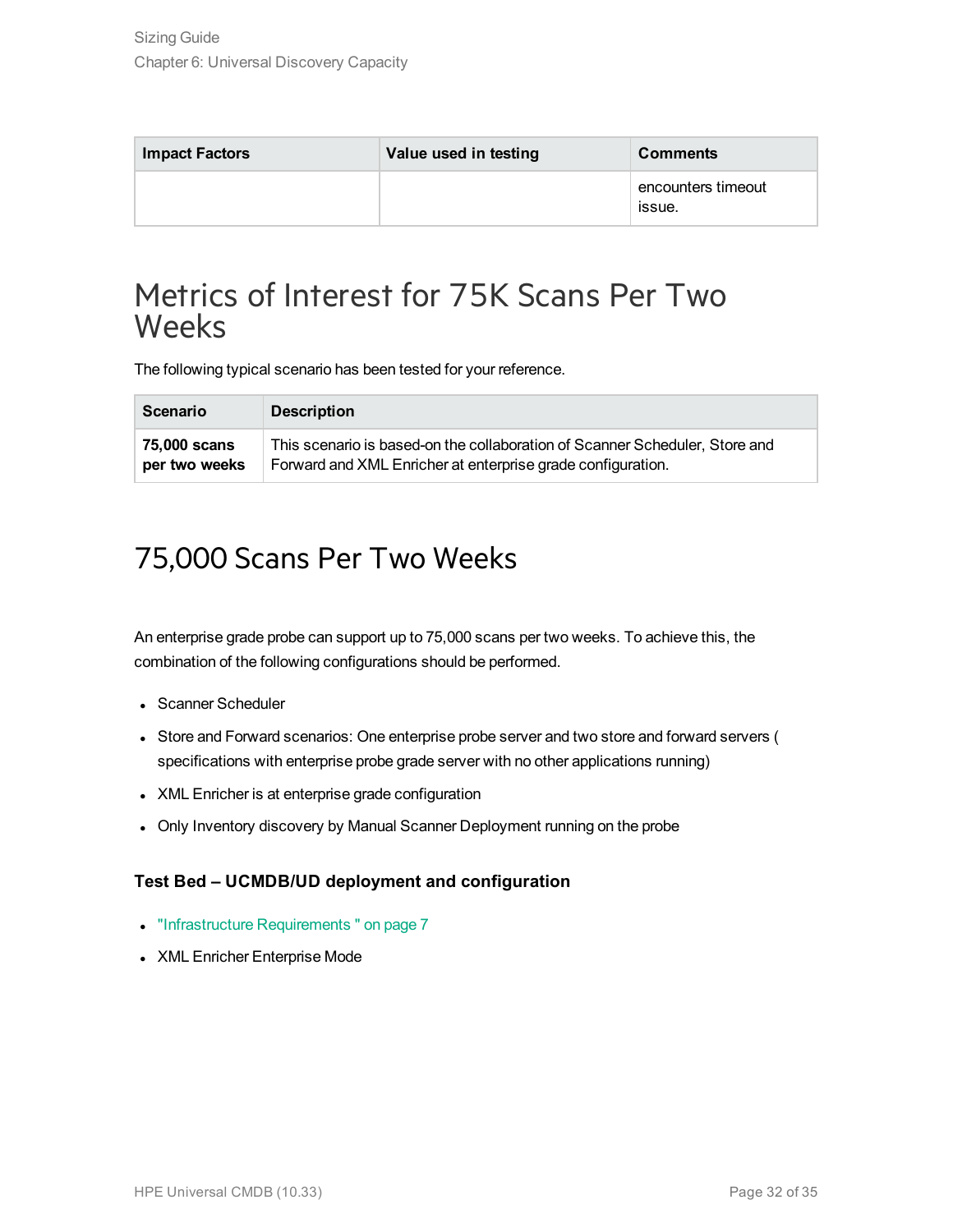## <span id="page-32-0"></span>Enterprise Grade Deployment

| <b>Role</b>                  | Deployment CPU |                                                                                                                                                    | <b>Memory</b><br>(GB) | <b>Linux</b><br><b>Swap</b><br>(GB) | <b>Windows</b><br><b>Virtual</b><br><b>Memory</b><br>(GB) | <b>Free</b><br><b>Disk</b><br><b>Space</b><br>(GB) | <b>Operating</b><br>System / 3rd-<br><b>Party Software</b>                                                          |
|------------------------------|----------------|----------------------------------------------------------------------------------------------------------------------------------------------------|-----------------------|-------------------------------------|-----------------------------------------------------------|----------------------------------------------------|---------------------------------------------------------------------------------------------------------------------|
| <b>UCMDB</b>                 | Enterprise     | 24 cores<br>Intel Dual Core<br><b>XEON</b><br>Processor 2.4<br>GHZ or later<br>AMD<br><b>OPTERON</b><br>Dual Core<br>Processor 2.4<br>GHZ or later | 32                    | 32                                  | 48                                                        | 300                                                | <b>Windows</b><br>Server<br>2012, 64-<br>bit<br><b>Red Hat</b><br>Enterprise<br><b>LINUX</b><br>Server<br>Release 6 |
| Data<br><b>Flow</b><br>Probe | Enterprise     |                                                                                                                                                    | 24                    | n/a                                 | 36                                                        | 300                                                | <b>Windows</b><br>Server<br>2012, 64-<br>bit                                                                        |
| Database                     | Enterprise     |                                                                                                                                                    | 64                    | 64                                  | 96                                                        | 500                                                | Oracle<br>Microsoft<br>SQL                                                                                          |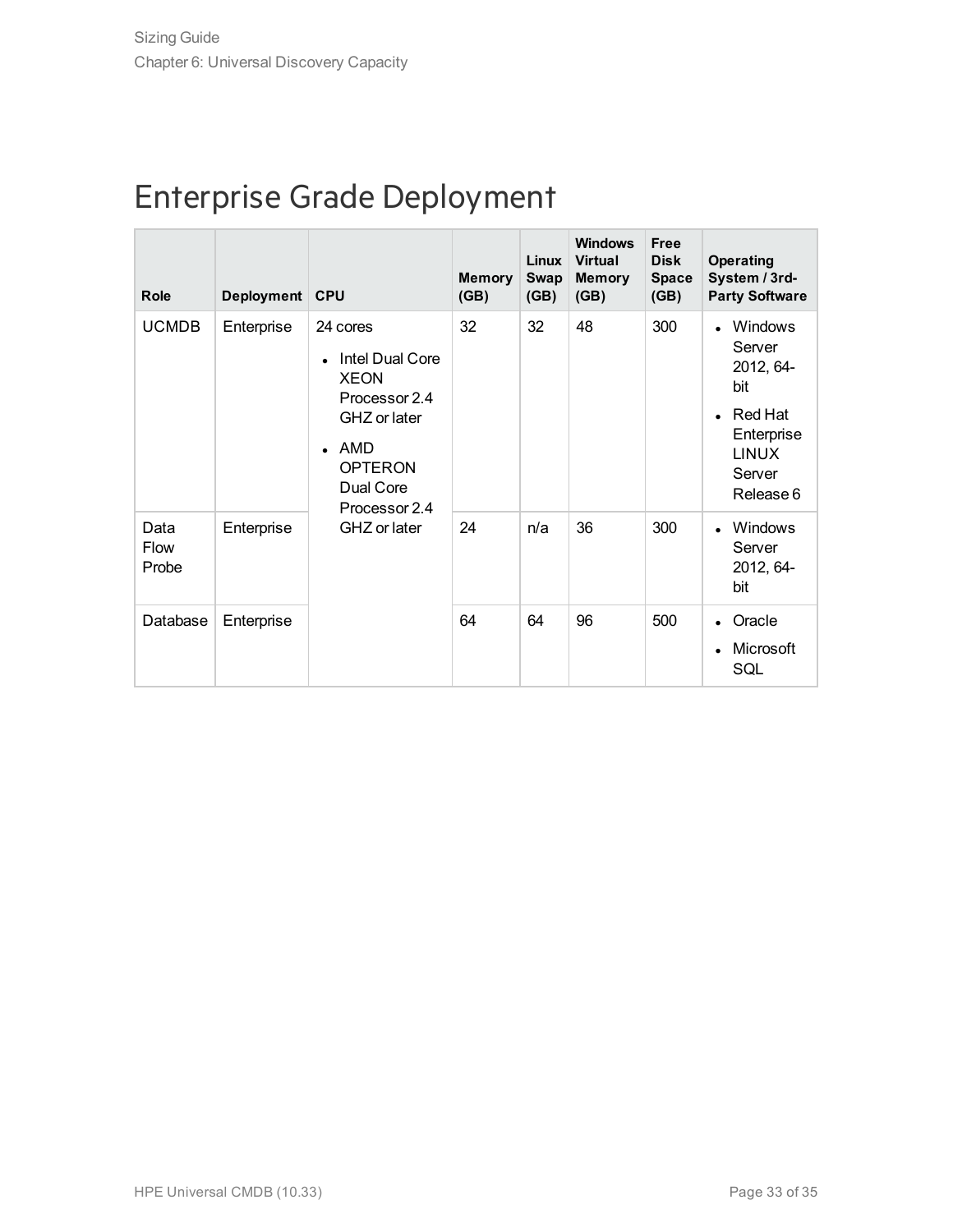# <span id="page-33-0"></span>Chapter 7: Other Recommendations

### **Virtual Machine Workload Management**

Effective virtual machine workload management practices, such as setting metrics, can help you achieve the most efficient workloads and avoid the mistake of over-allocating resources to a virtul machine.